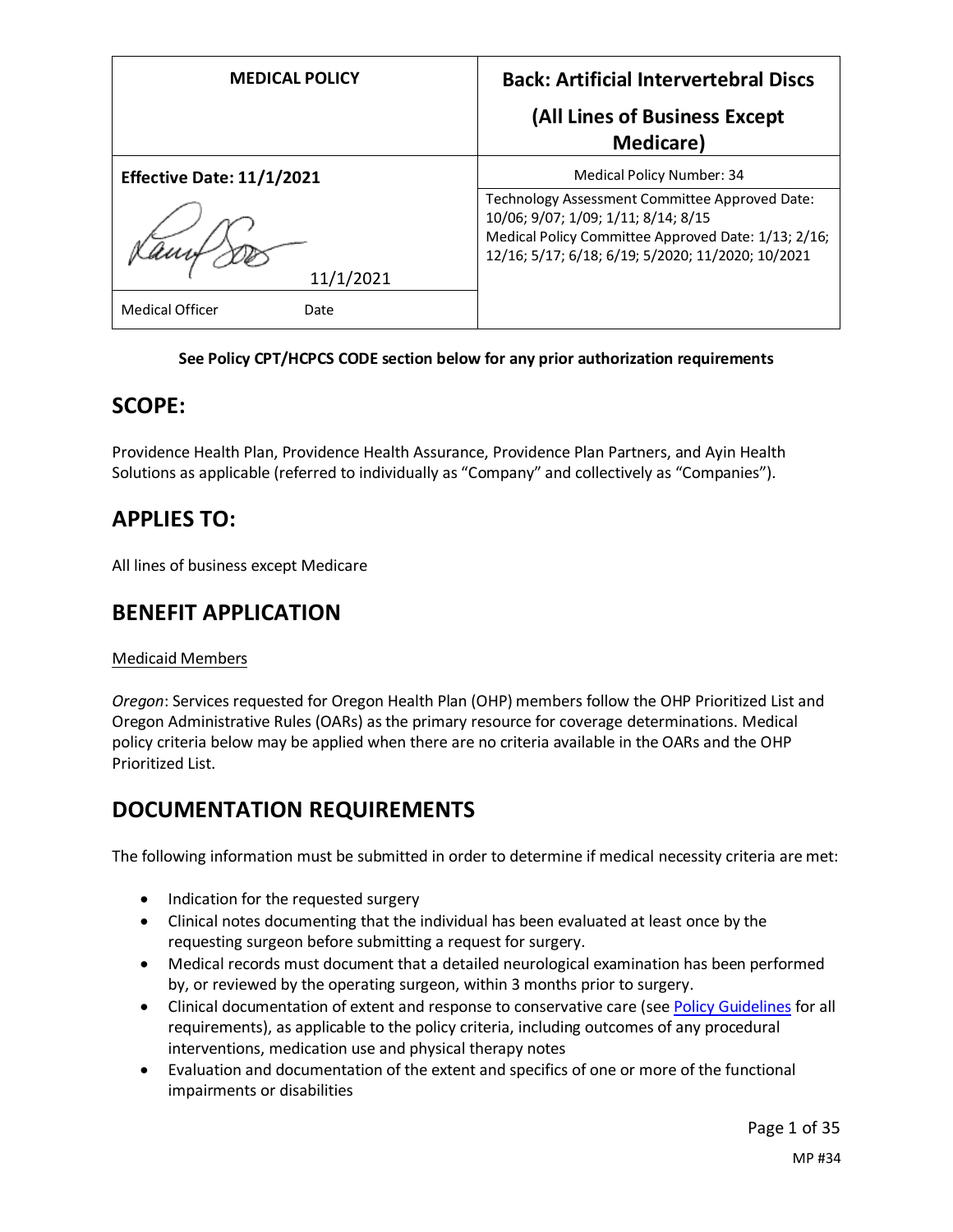- Evaluation and appropriate management of associated cognitive, behavioral or addiction issues if and when present
- Copy of radiologist's report(s) for diagnostic imaging (MRIs, CTs, etc.) completed within the past 12 months or at the time of onset of symptoms
	- o Imaging must be performed and read by an independent radiologist
	- $\circ$  If discrepancies should arise in the interpretation of the imaging, the radiologist report will supersede

# **POLICY CRITERIA**

### **Cervical Artificial Disc Replacement**

- I. Cervical artificial disc replacement, at a single-level or at two contiguous levels, may be considered **medically necessary and covered** as a treatment of cervical degenerative disc disease or herniated disc(s) when **all** of the following criteria (A.-G.) ae met:
	- A. Patient is skeletally mature (i.e. fully developed growth plates); **and**
	- B. The cervical intervertebral disc prosthesis is FDA-approved and will be implanted at the approved cervical level specific to the device **and** the patient has **none** of the Food & Drug Administration (FDA) contraindications for use (see [Table 1\)](#page-6-0); **and**
	- C. Replacement of degenerated cervical disc(s) does not exceed two contiguous levels; **and**
	- D. The diagnosis of no more than two diseased or immobile cervical spine levels that has been confirmed on complex imaging studies (i.e. CT or MRI) and **one or more** of the following (1.-
		- 3.) was observed at each cervical level for which surgical intervention is proposed:
			- 1. Herniated nucleus pulpous (i.e. herniated disc); **or**
			- 2. Spondylosis (defined as the presence of osteophytes); **or**
			- 3. Visible loss of disc height compared to the adjacent levels; **and**
	- E. Physical and neurological abnormalities documented on physical exam suggestive of nerve root or spinal cord compression at the affected level (e.g., muscular weakness, sensory loss, hyperreflexia, reflex changes, myelopathy (se[e Policy Guidelines\)](#page-5-0)); **and**
	- F. At least one of the following criteria are met (1.-3.):
		- 1. Imaging shows severe stenosis with cord signal changes; **or**
		- 2. Exam shows major, progressive neurologic changes such as myelopathy or progressive weakness; **or**
		- 3. Patient meets all of the following (a.-c.):
			- a. Persistent, debilitating, neck or cervicobrachial radicular pain (see Policy [Guidelines\)](#page-5-1), secondary to spinal cord or nerve root compression; **and**
			- b. Documentation that age-appropriate activities of daily living have been moderately or severely impacted (se[e Policy Guidelines\)](#page-5-1); **or** Moderate to severe disability as measured by the Neck Disability Index (i.e. 15 points or higher on Neck Disability Index) (se[e Policy Guidelines](#page-5-0) for complete definition); **and**
			- c. Symptoms have failed to improve after 3 months of conservative treatment (see [Policy Guidelines](#page-4-0) for all requirements and exceptions), as part of pre-operative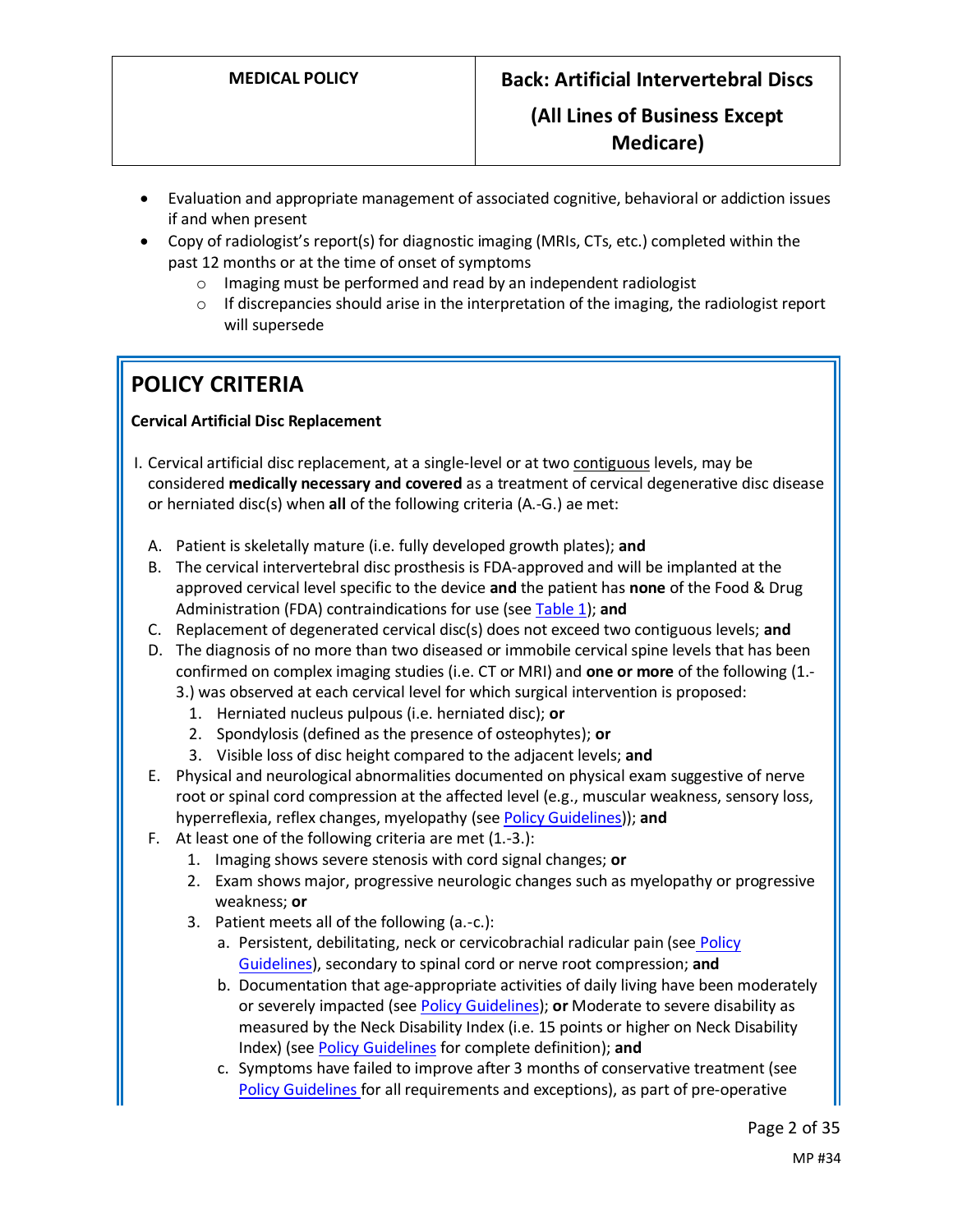surgery planning unless there is intolerable radicular pain (see [Policy Guidelines\)](#page-5-2) **and**

- G. All other reasonable sources of pain have been formally evaluated and ruled out.
- II. Cervical artificial disc replacement is considered **investigational and is not covered** when criterion I. above is not met, including, but not limited to the following (A.-B.):
	- A. Treatment at more than one non-contiguous cervical level;
	- B. Replacement of a cervical artificial disc for any reason. Per the FDA, prior surgery at the operative disc level(s) is an absolute contraindication; therefore, replacement and/or revision of a cervical artificial disc is considered investigational and not covered.

### **Cervical Hybrid Procedures**

- III. Cervical hybrid procedures (cervical fusion with cervical artificial intervertebral disc implantation) may be considered **medically necessary and covered** when both of the following criteria are met (A.-B.):
	- A. For the artificial disc component of the hybrid procedure, criterion I. above is met; **and**
	- B. For the cervical fusion component of the hybrid procedure when criteria in the "Back: Fusion and Decompression Procedures" policy are met.
- IV. Cervical hybrid procedures (cervical fusion with cervical artificial intervertebral disc implantation) are considered **not medically necessary and not covered** when criterion III. above is not met.

### **Lumbar Artificial Disc Replacement**

- V. Single-level lumbar artificial disc replacement may be considered **medically necessary and covered** as a treatment of lumbar degenerative disc disease when **all** of the following criteria (A.-G.) are met:
	- A. Patient is skeletally mature (i.e. fully developed growth plates); **and**
	- B. The lumbar artificial intervertebral disc prosthesis is FDA-approved and will be implanted at the approved lumbar/sacral level specific to the device **and** the patient has **none** of the Food & Drug Administration (FDA) contraindications for use (se[e Table 2\)](#page-9-0).
	- C. Replacement of degenerated lumbar disc is limited to one level; **and**
	- D. Persistent, debilitating, radicular pain (se[e Policy Guidelines\)](#page-5-1) and either of the following criteria are met (1.-2.):
		- 1. Documented moderate to severe interference of radicular pain with ageappropriate activities of daily living (see [Policy Guidelines\)](#page-3-0); **or**
		- 2. Severe disability as measured by the Oswestry Disability Index (see Policy [Guidelines\)](#page-6-1); **and**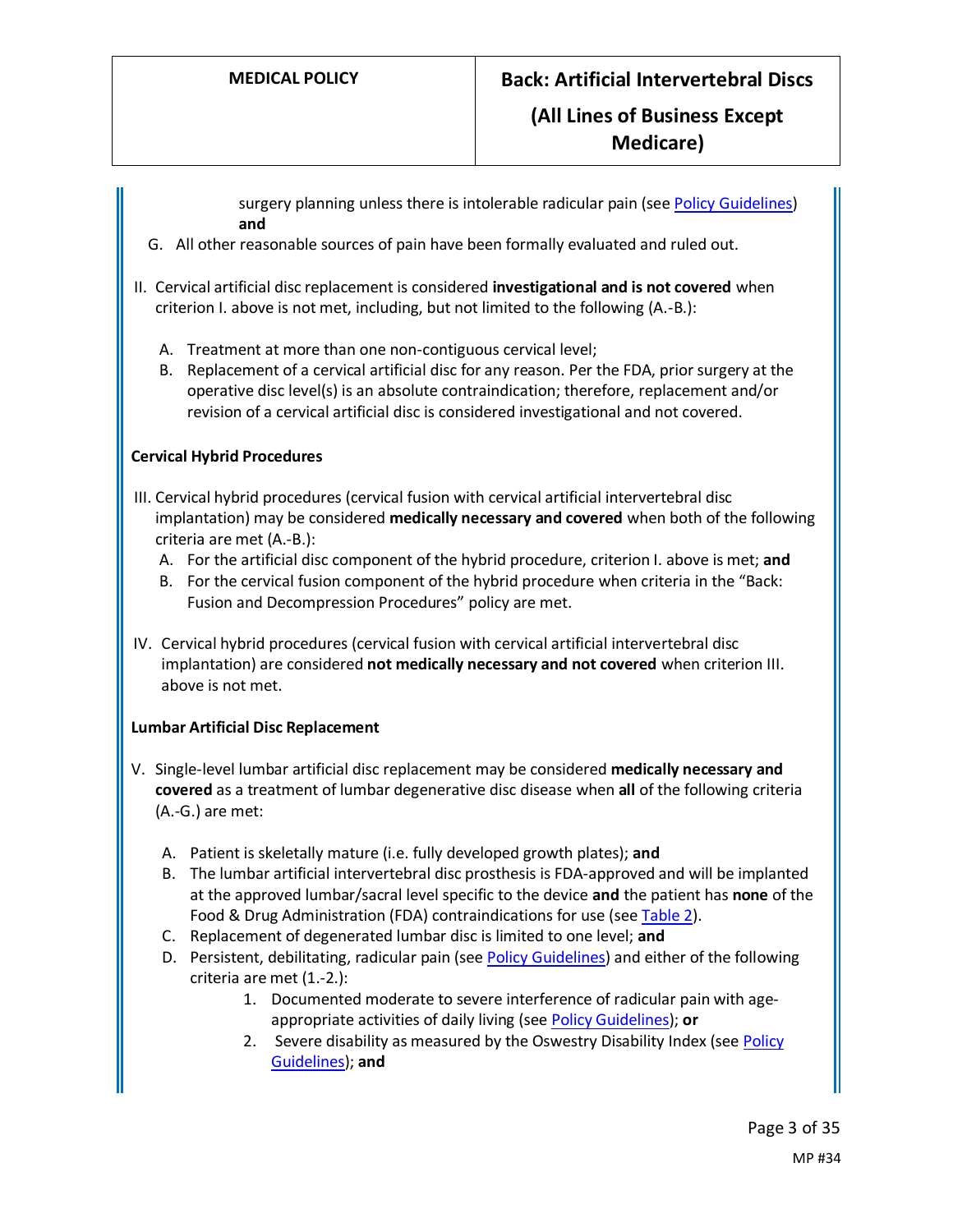- E. Both of the following criteria are met (1.-2.):
	- 1. Physical and neurological abnormalities and symptoms, documented on a physical exam, that correlate with spinal cord or nerve root compression at the affected level (e.g., muscular weakness, sensory loss, hyperreflexia, reflex changes, cauda equina syndrome (se[e Policy Guidelines\)](#page-5-0); **and**
	- 2. Imaging studies (e.g. CT or MRI) show compression of the spinal cord or nerve root at the affected level.
- F. Symptoms have failed to improve after 3 months of conservative treatment (se[e Policy](#page-4-0)  [Guidelines](#page-4-0) for all requirements and exceptions), as part of pre-operative surgery planning, including but not limited to physical therapy (unless there is intolerable radicular pain (see [Policy Guidelines\)](#page-5-2), significant motor dysfunction, or progressive neurologic changes); **and**
- G. All other reasonable sources of radicular pain and/or neurological changes have been ruled out.
- VI. Lumbar artificial disc replacement is considered **investigational and is not covered** when criterion IV. above is not met, including but not limited to the following (A.-B.):
	- A. Treatment at more than one lumbar level.
	- B. Replacement of a lumbar artificial disc for any reason. Per the FDA, prior surgery at the operative disc level(s) is an absolute contraindication; therefore, replacement and/or revision of a lumbar artificial disc is considered investigational and not covered.
- VII. Lumbar hybrid procedures (lumbar fusion with lumbar artificial intervertebral disc implantation) are considered **investigational and are not covered**.

Link t[o Policy Summary](#page-29-0)

## **POLICY GUIDELINES**

#### Definitions

<span id="page-3-0"></span>*Activities of daily living:* The activities of daily living (ADLs) is a term used to describe essential skills that are required to independently care for oneself.<sup>1</sup> Examples may include, but are not limited to, the following:

- Ambulating
- Feeding
- Dressing
- Personal hygiene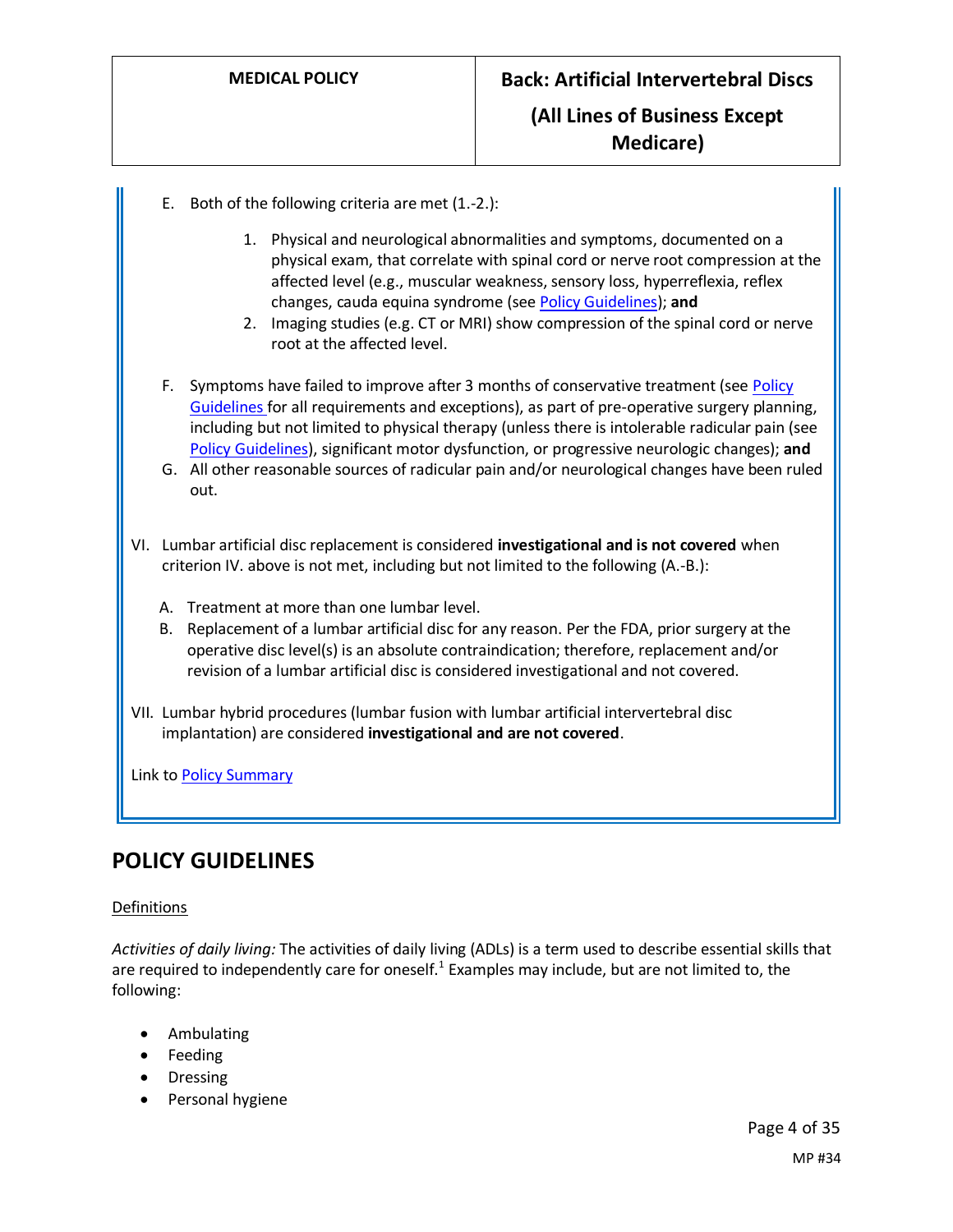- Transportation and shopping
- Meal preparation
- Housecleaning and home maintenance

<span id="page-4-0"></span>*Conservative treatments:* Conservative care must be recent (within the last year) and include all of the following, unless contraindicated by documentation indicating severe or rapidly progressive neurologic signs:

- Participation in a physical therapy program for the duration of conservative management (i.e. 3 months before surgery depending on the indication for surgery), including at least 3 physical therapy visits
- Oral analgesics (including anti-inflammatory medications, if not contraindicated) or participation in an interdisciplinary pain management program
- Oral corticosteroids (if not contraindicated)

Indications for which conservative care **may be waived** include the following:

- Spinal cord compression with corresponding neurological symptoms
- Stenosis causing cauda equina syndrome
- Stenosis causing myelopathy
- Stenosis causing severe weakness (graded 4 minus or less on Medical Research Council (MRC) Scale\*)
- Severe stenosis associated with instability (dynamic excursion of greater than 1mm translation or greater than 5 degrees angulation at interspace)
- Progressive neurological deficit on serial examinations
- Discharge note from a physical therapist documenting lack of utility of further physical therapy

| I<br>۰. |  |
|---------|--|
|         |  |

| <b>Medical Research Council (MRC) Scale</b> |                                                         |  |
|---------------------------------------------|---------------------------------------------------------|--|
| Grade                                       | Description                                             |  |
| 0                                           | No contraction                                          |  |
| 1                                           | Flicker or trace of contraction                         |  |
| $\mathcal{L}$                               | Active movement with gravity eliminated                 |  |
| 3                                           | Active movement against gravity                         |  |
| 4 minus                                     | Active movement against gravity and slight resistance   |  |
| 4                                           | Active movement against gravity and moderate resistance |  |
| 4 plus                                      | Active movement against gravity and strong resistance   |  |
| 5                                           | Normal power                                            |  |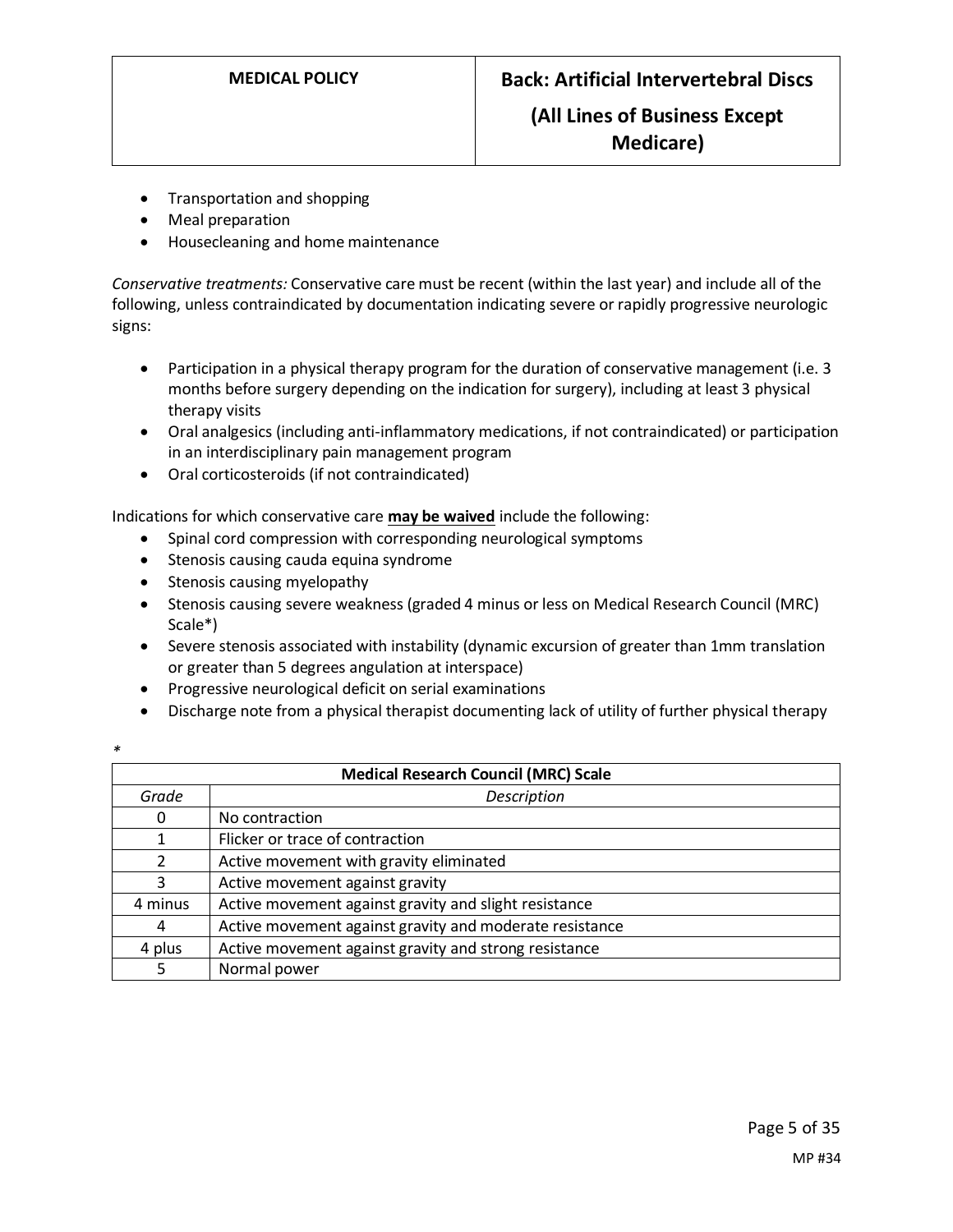<span id="page-5-0"></span>*Myelopathy:* Myelopathy refers to any neurological deficit related to a spinal cord injury. Corresponding clinical symptoms may include, but are not limited to the following:

- Bowel or bladder incontinence;
- Clumsiness of the hands
- Frequent falls
- Urinary urgency

Corresponding objective neurological signs may include but are not limited to the following:

- Hoffman sign
- Hyperreflexia
- Increased tone or spasticity

*Neck Disability Index:* The Neck Disability Index (NDI) is a modification of the Oswestry Disability Index, and is used by clinicians and researchers to quantify neck pain.<sup>2</sup> Patients self-report scores across 10 categories, including pain intensity, personal care, lifting, reading, headaches, concentration, work, driving, sleeping and recreation. Each section is scored on a 6-point scale ranging from 0 ("no pain") to 5 ("worst imaginable pain").

- Scoring
	- $\circ$  0-4 points (0-8%) no disability,
	- $\circ$  5-14 points (10 28%) mild disability,
	- o 15-24 points (30-48% ) moderate disability,
	- o 25-34 points (50- 64%) severe disability,
	- o 35-50 points (70-100%) complete disability

<span id="page-5-1"></span>*Persistent, debilitating pain:* Persistent, debilitating (or disabling) pain is defined as significant level of pain on a daily basis defined on a Visual Analog Scale as greater than "5" (moderate). The scale ranges from "0" (no pain) to "10" (as bad as it could be).

<span id="page-5-2"></span>*Radiculopathy*: Dysfunction of a nerve root associated with pain, sensory impairment, weakness, or diminished deep tendon reflexes in a nerve root distribution.<sup>3</sup> Signs and symptoms of radiculopathy must be confirmed by imaging studies and may include any of the following:

- Pain that radiates into the distal portion of the extremities following the nerve root distribution for the proposed intervention
- Numbness and tingling in a dermatomal distribution
- Muscular weakness in a pattern associated with spinal nerve root compression
- Increased or abnormal reflexes corresponding to affected nerve root level
- Loss of sensation in a dermatomal pattern.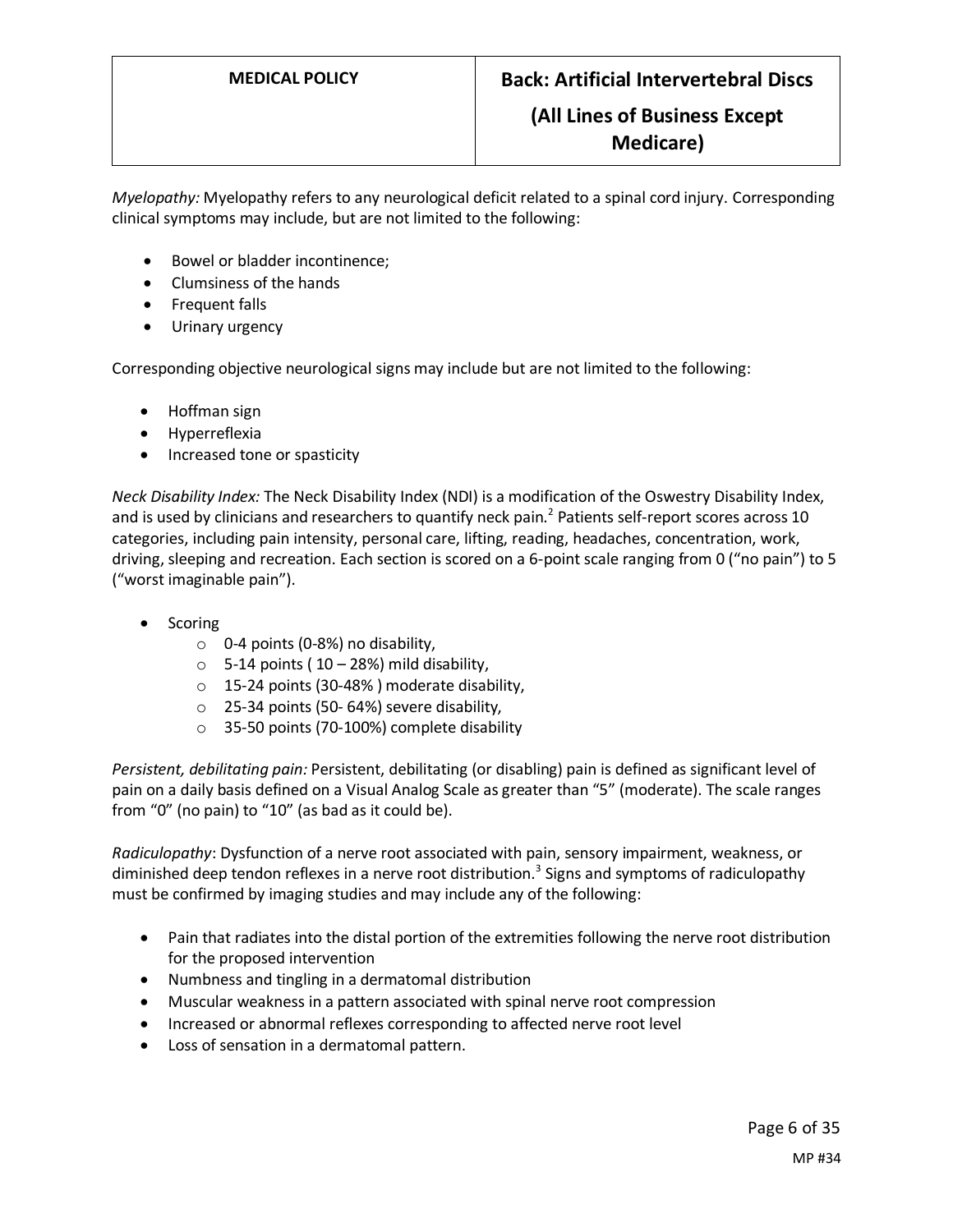<span id="page-6-1"></span>*Oswestry Disability Index:* The Oswestry Disability Index (ODI) is an index derived from the Oswestry Low Back Pain Questionnaire used by clinicians and researchers to quantify disability for low back pain.<sup>4</sup> The questionnaire contains ten topics concerning intensity of pain, lifting, ability to care for oneself, ability to walk, ability to sit, sexual function, ability to stand, social life, sleep quality, and ability to travel. Each question is scored by the patient on a scale of 0-5 (least amount of disability to most severe disability). Scores are then added and then doubled to obtain the index (range 0 to 100).

- Scoring
	- o 0% –20%: Minimal disability
	- o 21%–40%: Moderate disability
	- o 41%–60%: Severe disability
	- o 61%–80%: Crippling back pain
	- $\circ$  81%–100%: Patients are either bed-bound or have an exaggeration of their symptoms

### <span id="page-6-0"></span>**Table 1. FDA-Approved Cervical Artificial Disc Devices**

**Note:** The list of devices below may not be conclusive. Additionally, approved indications and contraindications may change before the policy is annually reviewed. For the most current information of approved devices and supplemental approval order statements, please refer to the U.S. Food and Drug Administration'[s Premarket Approval \(PMA\)](https://www.accessdata.fda.gov/scripts/cdrh/cfdocs/cfPMA/pma.cfm) website (product code: MJO).

| <b>Device</b>                                                          | <b>Disc Levels</b>         | <b>Contraindications</b>                                                                                                                                                                                                                                                                                                                                                                                                                                                                                                                                                                                                                                                                                                                                                                                                                                                                                                                                                                                                                      |
|------------------------------------------------------------------------|----------------------------|-----------------------------------------------------------------------------------------------------------------------------------------------------------------------------------------------------------------------------------------------------------------------------------------------------------------------------------------------------------------------------------------------------------------------------------------------------------------------------------------------------------------------------------------------------------------------------------------------------------------------------------------------------------------------------------------------------------------------------------------------------------------------------------------------------------------------------------------------------------------------------------------------------------------------------------------------------------------------------------------------------------------------------------------------|
| Bryan <sup>®</sup> Cervical<br>Disc System <sup>5</sup><br>(Medtronic) | Single level<br>from C3-C7 | Active systemic infection or infection at the operating site;<br>٠<br>Allergy to titanium, polyurethane, or ethylene oxide<br>residues;<br>Osteoporosis defined as a DEXA bone mineral density T-<br>score equal to or worse than -2.5;<br>Moderate to advanced spondylosis characterized by bringing<br>osteophytes, marked reduction or absence of motion, or<br>collapse of the intervertebral disc space of greater than 50%<br>of its normal height;<br>Marked cervical instability on radiographs (e.g., radiographic<br>signs of subluxation greater than 3.5 mm or angulation of<br>the disc space more than 11 degrees greater than adjacent<br>segments);<br>Significant cervical anatomical deformity or compromised<br>vertebral bodies at the index level (e.g., ankylosing<br>spondylitis, rheumatoid arthritis, or compromise due to<br>current or past trauma);<br>Significant kyphotic deformity or significant reversal of<br>lordosis; or<br>Symptoms necessitating surgical treatment at more than<br>one cervical level. |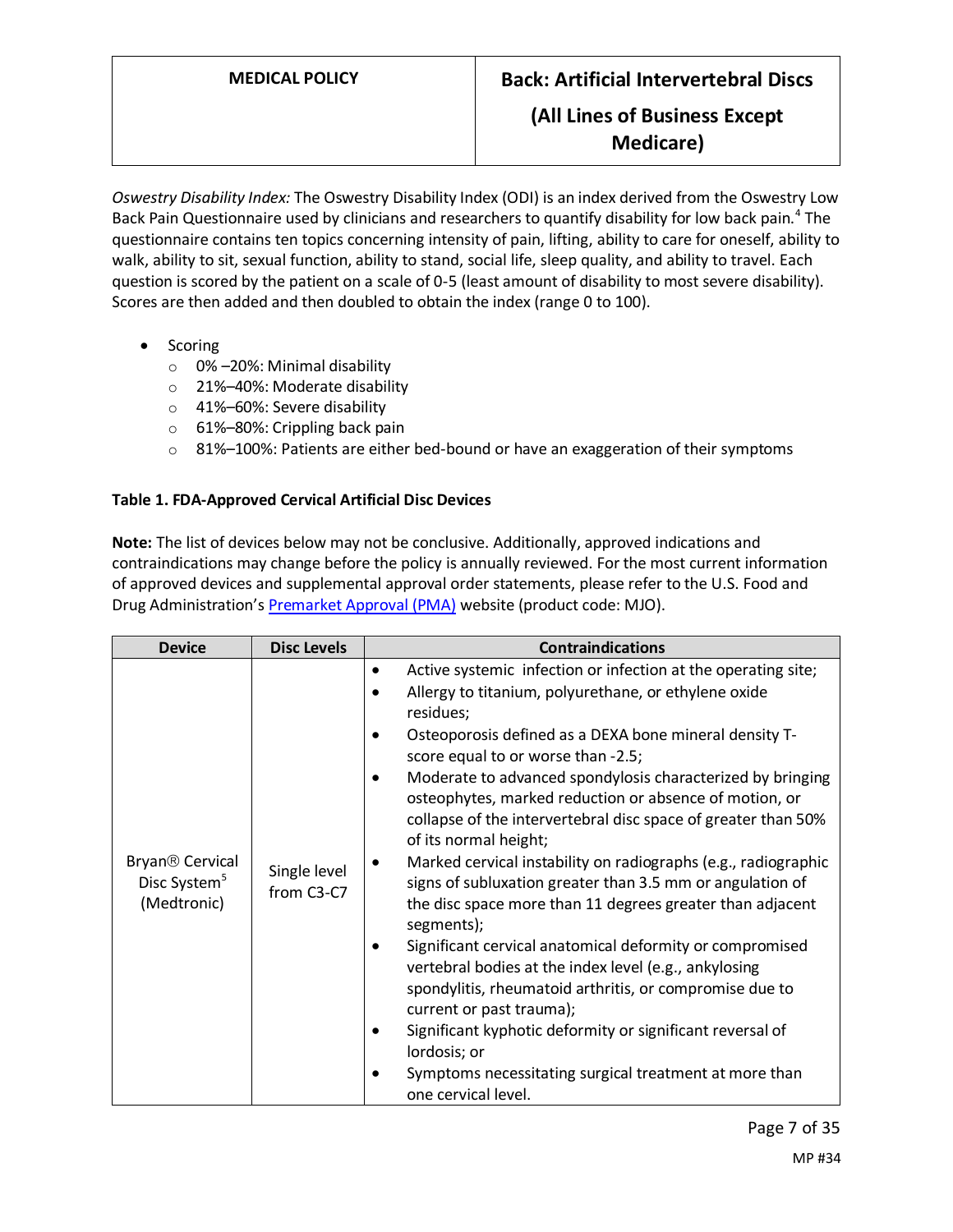# **MEDICAL POLICY Back: Artificial Intervertebral Discs (All Lines of Business Except Medicare)**

| M6-C™ Artificial<br>Cervical Disc <sup>6</sup><br>(Spinal Kinectics)       | Single level<br>from C3-C7                                     | Advanced cervical anatomical deformity (e.g., ankylosing<br>spondylitis, scoliosis) at the operative or adjacent levels<br>Symptomatic facet arthrosis defined as pain in the neck that<br>is worse when in extension and/or rotation and/or stiffness<br>or the inability to move part of the neck attributable to the<br>facets as confirmed by imaging (x-ray, CT, MRI, bone scan)<br>Advanced degenerative changes (e.g., spondylosis) at the<br>index vertebral level as evidenced by bridging osteophytes,<br>excessive translation or kyphotic deformity > 11° on neutral<br>x-rays<br>Active systemic infection or infection at the operative site<br>Osteoporosis defined as DEXA bone mineral density T-score<br>$≤ -2.5$<br>Known allergy to titanium, stainless steel, polyurethane,<br>polyethylene, or ethylene oxide residuals |
|----------------------------------------------------------------------------|----------------------------------------------------------------|-----------------------------------------------------------------------------------------------------------------------------------------------------------------------------------------------------------------------------------------------------------------------------------------------------------------------------------------------------------------------------------------------------------------------------------------------------------------------------------------------------------------------------------------------------------------------------------------------------------------------------------------------------------------------------------------------------------------------------------------------------------------------------------------------------------------------------------------------|
| Mobi- $C\mathbb{B}^7$<br>(LDR Spine USA)                                   | Single level<br>or two<br>contiguous<br>levels from<br>$C3-C7$ | Acute or chronic infection, systemic or at the operative site;<br>٠<br>Known allergy or sensitivity to the implant materials (cobalt,<br>chromium, molybdenum, titanium, hydroxyapatite, or<br>polyethylene);<br>Compromised vertebral bodies at the index level due to<br>previous trauma to the cervical spine or to significant<br>cervical anatomical deformity or disease (e.g., ankylosing<br>spondylitis, rheumatoid arthritis);<br>Marked cervical instability on resting lateral or<br>٠<br>flexion/extension radiographs demonstrated by translation<br>greater than 3.5mm, and/or > 11° angular difference to that<br>of either adjacent level;<br>Osteoporosis or osteopenia defined as DEXA bone mineral<br>density T-score < -1.5;<br>Severe facet joint disease or degeneration                                                |
| PCM <sup>®</sup> Cervical<br>Disc <sup>8</sup><br>(NuVasive <sup>®</sup> ) | Single level<br>from C3-C4<br>or C6-C7                         | Acute or chronic infections, local or systemic<br>$\bullet$<br>Osteoporosis (defined as DEXA bone density measured T-<br>Score < -2.5) or osteopenia (defined as DEXA bone density<br>measured T-Score < -1.0)<br>Congenital stenosis<br>Allergy or sensitivity to any of the implant materials (cobalt,<br>chromium, molybdenum, titanium, or polyethylene)                                                                                                                                                                                                                                                                                                                                                                                                                                                                                  |
| <b>Prestige®</b><br><b>Cervical Disc</b>                                   | Single level<br>from C3-C7                                     | The PRESTIGE® Cervical Disc should not be implanted in<br>$\bullet$<br>patients with an active infection or with an allergy to stainless<br>steel.                                                                                                                                                                                                                                                                                                                                                                                                                                                                                                                                                                                                                                                                                            |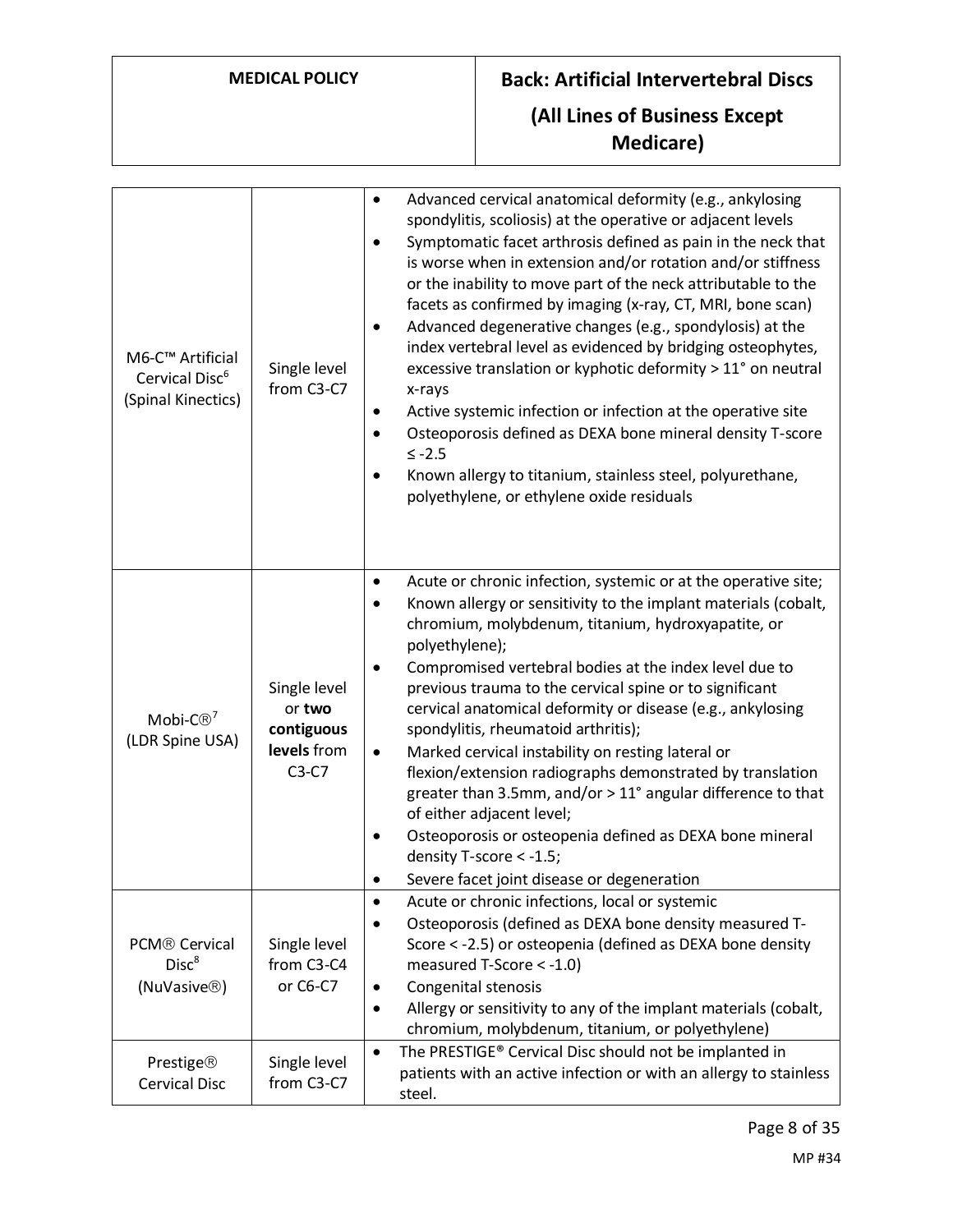| System (includes                            |                                                                |                                                                                                                                                                                                                                                                                                                                                                                                                                                                                                                                                                                                                                                                                                                                                                                                                                                                                                                                                                                                                                                                                                                                                                                                                      |
|---------------------------------------------|----------------------------------------------------------------|----------------------------------------------------------------------------------------------------------------------------------------------------------------------------------------------------------------------------------------------------------------------------------------------------------------------------------------------------------------------------------------------------------------------------------------------------------------------------------------------------------------------------------------------------------------------------------------------------------------------------------------------------------------------------------------------------------------------------------------------------------------------------------------------------------------------------------------------------------------------------------------------------------------------------------------------------------------------------------------------------------------------------------------------------------------------------------------------------------------------------------------------------------------------------------------------------------------------|
| Prestige-ST) <sup>9</sup>                   |                                                                |                                                                                                                                                                                                                                                                                                                                                                                                                                                                                                                                                                                                                                                                                                                                                                                                                                                                                                                                                                                                                                                                                                                                                                                                                      |
| (Medtronic)                                 |                                                                |                                                                                                                                                                                                                                                                                                                                                                                                                                                                                                                                                                                                                                                                                                                                                                                                                                                                                                                                                                                                                                                                                                                                                                                                                      |
| Prestige® - LP <sup>10</sup><br>(Medtronic) | Single level<br>or two<br>contiguous<br>levels from<br>$C3-C7$ | Active systemic infection or localized infection at the surgical<br>$\bullet$<br>site;<br>Osteoporosis or osteopenia defined as a DEXA bone mineral<br>٠<br>density T-score ≤ -1.0;<br>Allergy or sensitivity to titanium, aluminum or vanadium;<br>٠<br>Marked cervical instability on neutral resting lateral or<br>$\bullet$<br>flexion/extension radiographs; translation >3.5mm and/or<br>>11° rotational difference from that of either level adjacent<br>to the treated levels;<br>Severe spondylosis at the level to be treated, characterized by<br>٠<br>bridging osteophytes, loss of disc height >50%, an absence of<br>motion (<2°) as this may lead to a limited range of motion and<br>may encourage bone formation (e.g. heterotopic ossification,<br>fusion);<br>Severe facet joint arthropathy;<br>٠<br>Significant cervical anatomical deformity or clinically<br>٠<br>compromised vertebral bodies at the affected level(s) due to<br>current or past trauma (e.g., by radiographic appearance of<br>fracture callus, malunion or nonunion) or disease (e.g.,<br>ankylosing spondylitis, rheumatoid arthritis); or<br>Significant kyphotic deformity or significant reversal of<br>٠<br>lordosis. |
| ProDisc® - $C^{11}$<br>(DePuy Synthes)      | Single level<br>from C3-C7                                     | Active systemic infection or infection localized to the site of<br>$\bullet$<br>implantation<br>Osteoporosis defined as DEXA bone density measured T-<br>٠<br>score $\leq 2.5$<br>Marked cervical instability on neural resting lateral or<br>$\bullet$<br>flexion/extension radiographs' translation > 3mm and/or 11°<br>of rotational difference to either adjacent level<br>Allergy or sensitivity to the implant materials (cobalt,<br>chromium, molybdenum, polyethylene, titanium)<br>Severe spondylosis characterized by bringing osteophytes or<br>$\bullet$<br>a loss of disc height $>$ 50% or an absence of motion (<2°), as<br>this may lead to limited range of motion and may encourage<br>bone formation e.g. heterotopic ossification, fusion)<br>Clinically compromised vertebral bodies at the affected level<br>٠<br>due to current or past trauma (e.g. by radiographic<br>appearance of fracture callus, malunion, or nonunion)<br>Patients with SCDD at more than one level                                                                                                                                                                                                                    |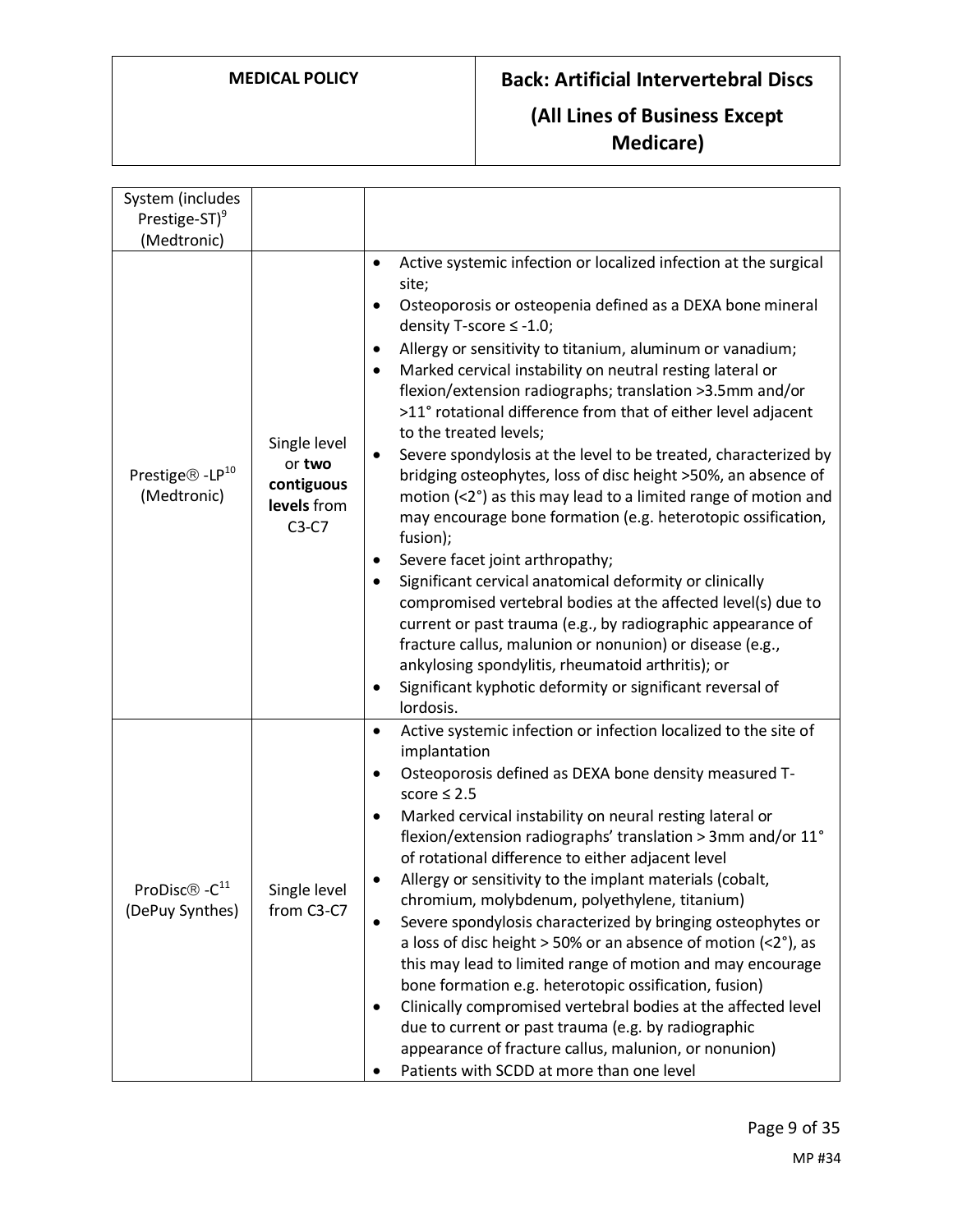**Medicare)**

| SECURE <sup>®</sup> -C <sup>12</sup><br>(Globus Medical)                             | Single level<br>from C3-C7                            | Active systemic infection or localized infection at the surgical<br>site<br>Osteoporosis or osteopenia defined as a DEXA bone mineral<br>٠<br>density T-score -1<br>Allergy or sensitivity to cobalt, chromium, molybdenum,<br>٠<br>titanium or polyethylene<br>Marked cervical instability on neutral resting lateral or<br>٠<br>flexion/extension radiographs; translation >3mm and/or >11°<br>rotational difference from that of either adjacent level<br>Severe spondylosis at the level to be treated, characterized<br>٠<br>by bridging osteophytes, loss of disc height >50%, an absence<br>of motion (<2°) as this may lead to a limited range of motion<br>and may encourage bone formation (e.g. heterotopic<br>ossification, fusion)<br>Severe facet joint arthropathy<br>٠<br>Significant cervical anatomical deformity or clinically<br>compromised vertebral bodies at the affected level due to<br>current or past trauma (e.g., by radiographic appearance of<br>fracture callus, malunion or nonunion) or disease (e.g.,<br>ankylosing spondylitis, rheumatoid arthritis)<br>Symptoms attributed to more than one vertebral level<br>٠ |
|--------------------------------------------------------------------------------------|-------------------------------------------------------|---------------------------------------------------------------------------------------------------------------------------------------------------------------------------------------------------------------------------------------------------------------------------------------------------------------------------------------------------------------------------------------------------------------------------------------------------------------------------------------------------------------------------------------------------------------------------------------------------------------------------------------------------------------------------------------------------------------------------------------------------------------------------------------------------------------------------------------------------------------------------------------------------------------------------------------------------------------------------------------------------------------------------------------------------------------------------------------------------------------------------------------------------------|
| <b>Simplify Cervical</b><br><b>Artificial Disc</b><br>(NuVasive, Inc.) <sup>13</sup> | Single or two<br>contiguous<br>levels from<br>$C3-C7$ | An active systemic infection or an infection at the operative<br>$\bullet$<br>site.<br>Osteoporosis or osteopenia defined as DEXA bone mineral<br>$\bullet$<br>density T-score less than -1.5.<br>Known allergy to the implant materials (PEEK, ceramic,<br>٠<br>titanium).<br>Severe facet disease or facet degeneration.<br>٠<br>Bridging osteophytes.<br>$\bullet$<br>Marked cervical instability on neutral lateral or<br>$\bullet$<br>flexion/extension radiographs (e.g radiographic signs of<br>subluxation > 3.0mm or angulation of the disc space for than<br>11° greater than adjacent segments).<br>Significant cervical anatomical deformity at the index levels<br>$\bullet$<br>or clinically compromised cervical vertebral bodies at the<br>index levels due to current or past trauma (e.g., by<br>radiographic appearance of fracture callus, malunion, or<br>nonunion) or disease (e.g., ankylosing spondylitis, rheumatoid<br>arthritis).                                                                                                                                                                                            |

<span id="page-9-0"></span>**Table 2. FDA-Approved Lumbar Artificial Disc Devices**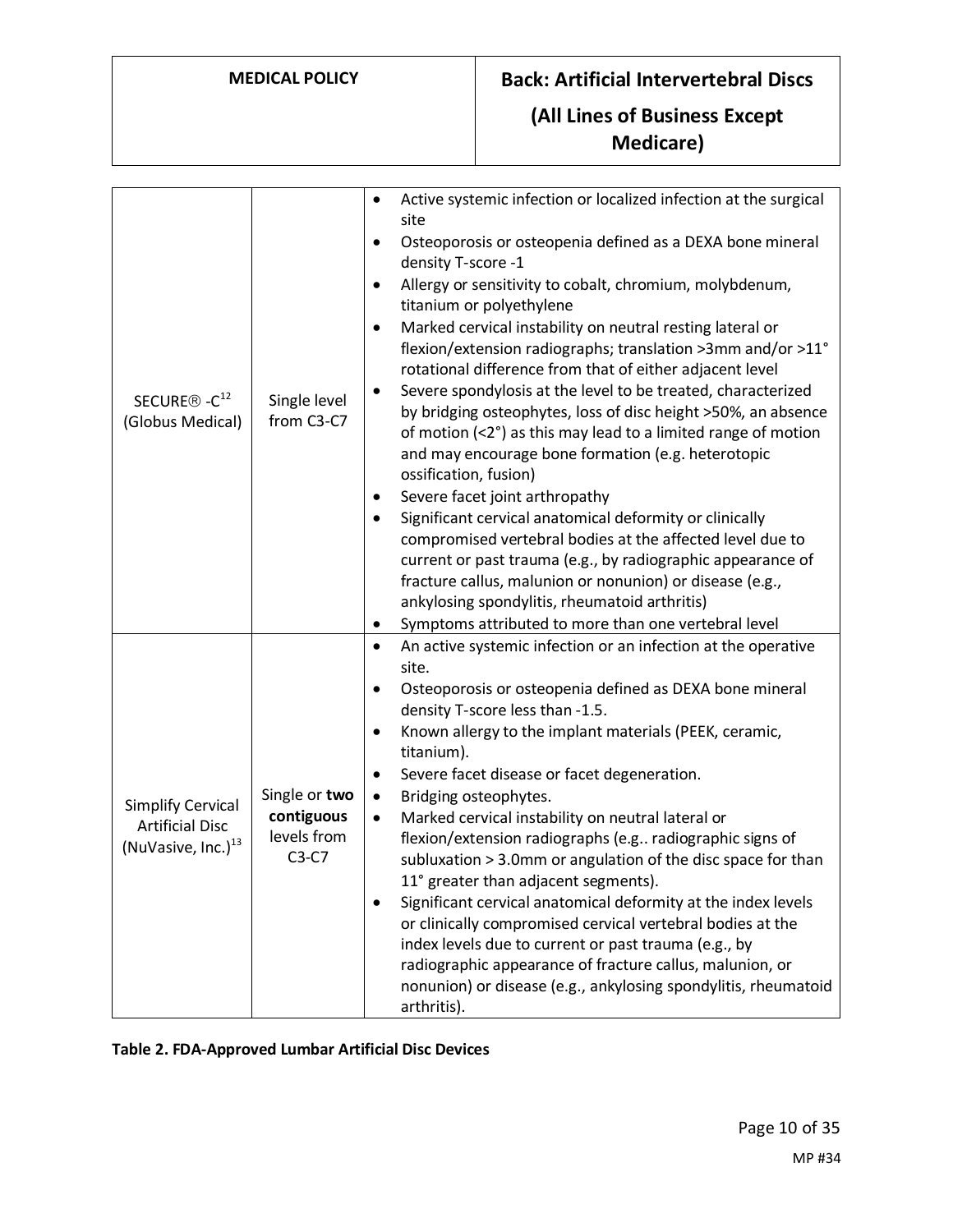**Note:** The list of devices below may not be conclusive. Additionally, approved indications and contraindications may change before the policy is annually reviewed. For the most current information of approved devices and supplemental approval order statements, please refer to the U.S. Food and Drug Administration's **Premarket Approval (PMA)** website (product code: MJO).

| <b>Device</b>                                           | <b>Disc Levels</b>                     | <b>Contraindications</b>                                                                                                                                                                                                                                                                                                                                                                                                                                                                                                                                                                                                                                                                                                                                                                                                                                                                                                                                                                                                                                                                                                                                                                                                                                                                                                                                                                                                                                                                                                                                                                                    |
|---------------------------------------------------------|----------------------------------------|-------------------------------------------------------------------------------------------------------------------------------------------------------------------------------------------------------------------------------------------------------------------------------------------------------------------------------------------------------------------------------------------------------------------------------------------------------------------------------------------------------------------------------------------------------------------------------------------------------------------------------------------------------------------------------------------------------------------------------------------------------------------------------------------------------------------------------------------------------------------------------------------------------------------------------------------------------------------------------------------------------------------------------------------------------------------------------------------------------------------------------------------------------------------------------------------------------------------------------------------------------------------------------------------------------------------------------------------------------------------------------------------------------------------------------------------------------------------------------------------------------------------------------------------------------------------------------------------------------------|
| Activ-L™ <sup>14</sup><br>(Aesculap<br>Implant Systems) | Single level<br>from L4/L5 or<br>L5/S1 | Active systemic infection or localized infection near the<br>$\bullet$<br>surgical site<br>Osteoporosis or osteopenia defined as DEXA bone mineral<br>$\bullet$<br>density T-score less than or equal to -1.0<br>Allergy or sensitivity to the implant materials (cobalt,<br>$\bullet$<br>chromium, polyethylene, titanium, tantalum, or calcium<br>phosphate)<br>Isolated lumbar radiculopathy, especially due to herniated<br>٠<br>disc<br>Chronic radiculopathy (unremitting pain with predominance<br>of leg pain symptoms greater than back pain symptoms<br>extending over a period of at least a year)<br>Extruded disc material with sequestrum (i.e., free disc<br>$\bullet$<br>fragment)<br>Myelopathy<br>$\bullet$<br>Spinal stenosis<br>$\bullet$<br>Spinal deformity such as scoliosis<br>$\bullet$<br>Spondylolysis/isthmic spondylolisthesis, degenerative<br>$\bullet$<br>spondylolisthesis > Grade I, or segmental instability<br>Clinically compromised vertebral bodies at the affected level<br>$\bullet$<br>due to current or past trauma (e.g., current or prior vertebral<br>fracture) or disease (e.g., ankylosing spondylitis)<br>Facet ankylosis or facet joint degeneration<br>٠<br>Preoperative remaining disc height < 3mm<br>$\bullet$<br>Symptoms attributed to more than one vertebral level<br>$\bullet$<br>Abdominal pathology that would preclude an anterior<br>$\bullet$<br>retroperitoneal approach<br>Involved vertebral endplate that is dimensionally smaller than<br>$\bullet$<br>31mm in the medial-lateral and/or 26mm in the anterior-<br>posterior directions |
| ProDisc® -L <sup>15</sup><br>(DePuy Synthes)            | Single level<br>from L3-S1             | Active systemic infection or infection localized to the site of<br>٠<br>implantation<br>Osteopenia or osteoporosis defined as DEXA bone density<br>٠<br>measured T-score < -1.0<br>Bony lumbar spinal stenosis<br>٠                                                                                                                                                                                                                                                                                                                                                                                                                                                                                                                                                                                                                                                                                                                                                                                                                                                                                                                                                                                                                                                                                                                                                                                                                                                                                                                                                                                         |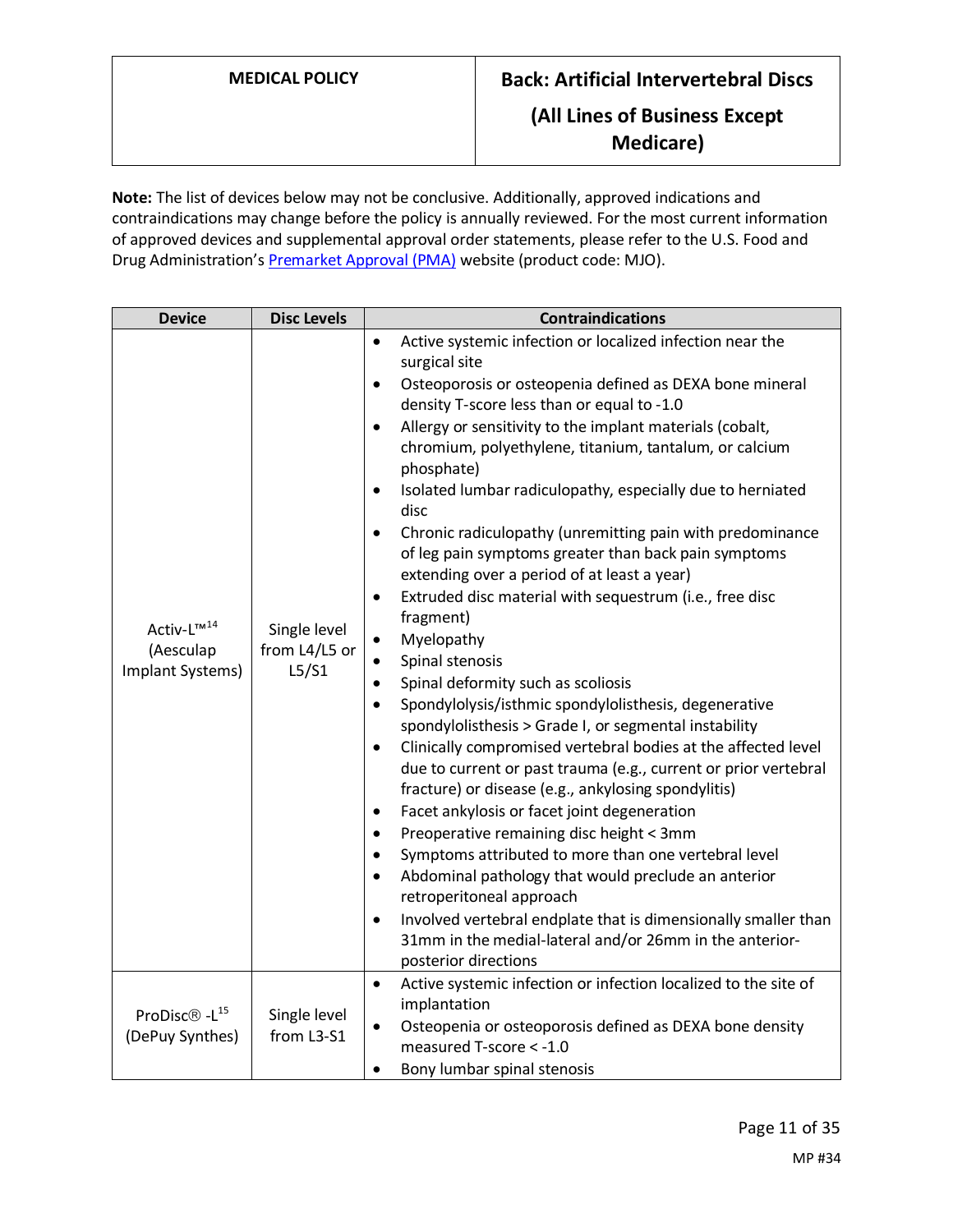|  | Allergy or sensitivity to implant materials (cobalt, chromium,<br>molybdenum, polyethylene, titanium)<br>Isolated radicular compression syndromes, especially due to<br>disc herniation<br>Pars defect<br>Involved vertebral endplate that is dimensionally smaller than<br>34.5mm in the medial-lateral and/or 27mm in the anterior-<br>posterior directions<br>Clinically compromised vertebral bodies at the affected level<br>due to current or past trauma<br>Lytic spondylolisthesis or degenerative spondylolisthesis of<br>grade > 1 |
|--|----------------------------------------------------------------------------------------------------------------------------------------------------------------------------------------------------------------------------------------------------------------------------------------------------------------------------------------------------------------------------------------------------------------------------------------------------------------------------------------------------------------------------------------------|
|--|----------------------------------------------------------------------------------------------------------------------------------------------------------------------------------------------------------------------------------------------------------------------------------------------------------------------------------------------------------------------------------------------------------------------------------------------------------------------------------------------------------------------------------------------|

# **BILLING GUIDELINES**

0098T may be billed in conjunction with 22861.

# **CPT/HCPCS CODES**

| <b>All Lines of Business Except Medicare</b> |                                                                                                                                                                                                                                                                                                       |  |
|----------------------------------------------|-------------------------------------------------------------------------------------------------------------------------------------------------------------------------------------------------------------------------------------------------------------------------------------------------------|--|
|                                              | <b>Prior Authorization Required</b>                                                                                                                                                                                                                                                                   |  |
| 22856                                        | Total disc arthroplasty (artificial disc), anterior approach, including discectomy with end<br>plate preparation (includes osteophytectomy for nerve root or spinal cord<br>decompression and microdissection); single interspace, cervical                                                           |  |
| 22857                                        | Total disc arthroplasty (artificial disc), anterior approach, including discectomy to<br>prepare interspace (other than for decompression), single interspace, lumbar                                                                                                                                 |  |
| 22858                                        | Total disc arthroplasty (artificial disc), anterior approach, including discectomy with end<br>plate preparation (includes osteophytectomy for nerve root or spinal cord<br>decompression and microdissection); second level, cervical (List separately in addition to<br>code for primary procedure) |  |
| 22861                                        | Revision including replacement of total disc arthroplasty (artificial disc), anterior<br>approach, single interspace; cervical                                                                                                                                                                        |  |
| 22862                                        | Revision including replacement of total disc arthroplasty (artificial disc), anterior<br>approach, single interspace; lumbar                                                                                                                                                                          |  |
| 22864                                        | Removal of total disc arthroplasty (artificial disc), anterior approach, single interspace;<br>cervical                                                                                                                                                                                               |  |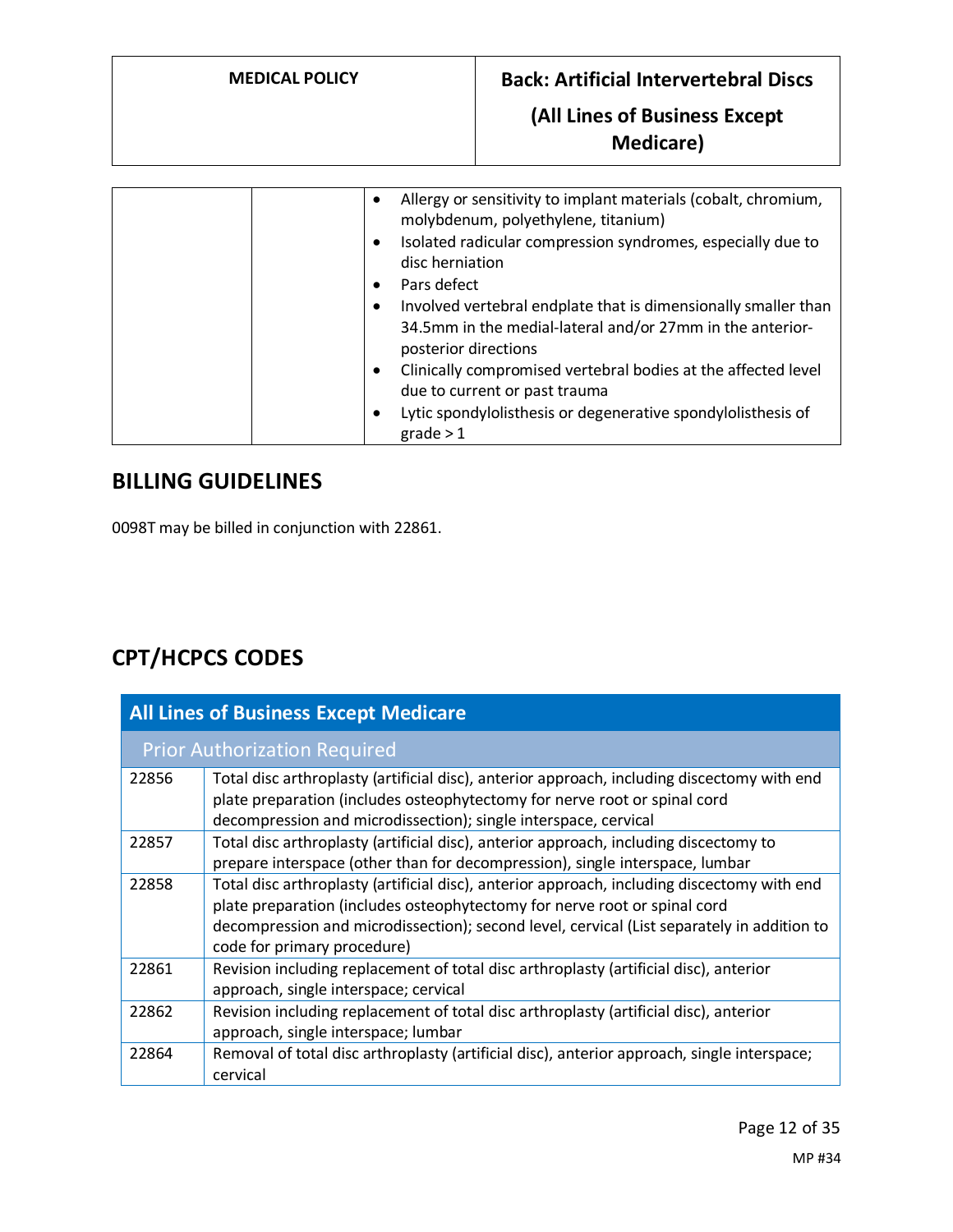| Removal of total disc arthroplasty (artificial disc), anterior approach, single interspace;<br>lumbar                                                                                                                                         |
|-----------------------------------------------------------------------------------------------------------------------------------------------------------------------------------------------------------------------------------------------|
| Removal of total disc arthroplasty (artificial disc), anterior approach, each additional<br>interspace, cervical (List separately in addition to code for primary procedure)                                                                  |
| Revision including replacement of total disc arthroplasty (artificial disc), anterior<br>approach, each additional interspace, cervical (List separately in addition to code for<br>primary procedure)                                        |
| Removal of total disc arthroplasty, (artificial disc), anterior approach, each additional<br>interspace, lumbar (List separately in addition to code for primary procedure)                                                                   |
| <b>Not Covered</b>                                                                                                                                                                                                                            |
| Total disc arthroplasty (artificial disc), anterior approach, including discectomy to<br>prepare interspace (other than for decompression), each additional interspace, lumbar<br>(List separately in addition to code for primary procedure) |
| Revision including replacement of total disc arthroplasty (artificial disc), anterior<br>approach, each additional interspace, lumbar (List separately in addition to code for<br>primary procedure)                                          |
| TERMED 12/31/19<br>Total disc arthroplasty (artificial disc), anterior approach, including discectomy with end<br>plate preparation (includes osteophytectomy for nerve root or spinal cord                                                   |
|                                                                                                                                                                                                                                               |

# **DESCRIPTION**

### Degenerative Disc Disease (DDD)

Degenerative disc disease (DDD) involves dehydration and fibrosis of the nucleus pulposus of the intervertebral disc due to aging and trauma. Consequences include disc compression, osseous spurs, and bulging or extrusion of the nucleus tissue.<sup>16</sup> According to Hayes, "(t)hese changes can destabilize the anterior spinal column and cause radiculopathy (nerve root compression leading to arm and neck pain and/or neurological deficit), as well as myelopathy."<sup>16</sup>

According to the American Association of Neurological Surgeons (AANS), a diagnosis of cervical disc disorders may require x-rays, magnetic resonance imaging (MRI), computed tomography (CT) and/or nerve conduction studies.<sup>17</sup> For non-trauma patients, conservative therapies are recommended as an initial approach to pain and symptom relief and may include medications (analgesics, anti-inflammatory drugs, and muscle relaxants), exercise, physical therapy, and immobilization.<sup>16,17</sup> A small subset of patients will experience continued symptoms and may be referred for surgical treatment.

The standard of care surgical treatment for patients with intractable lumbar or cervical disc disease is discectomy and fusion, which is among the top 3 most frequently performed musculoskeletal procedures performed in the U.S.<sup>16</sup> Although initial and long-term success rates of discectomy and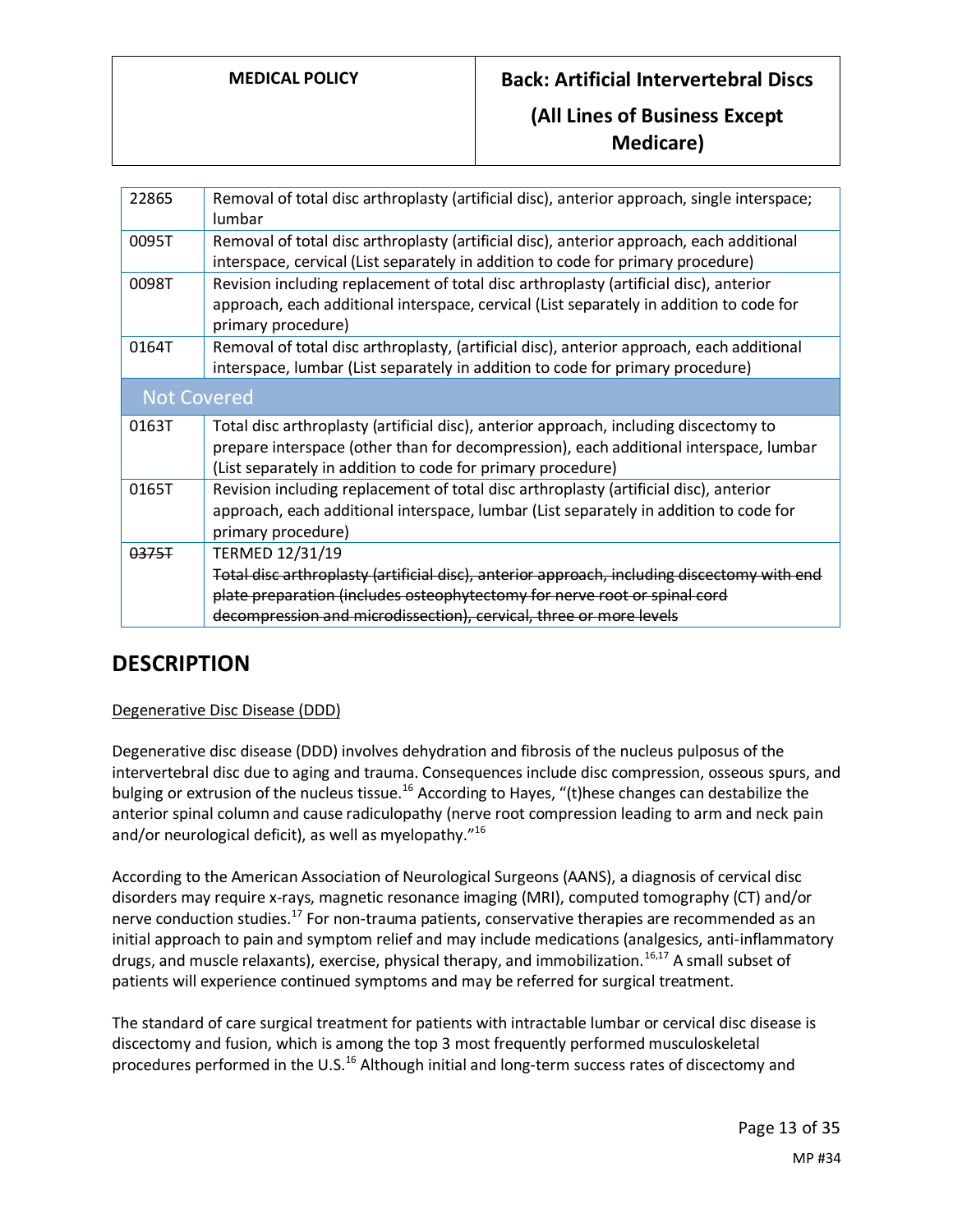fusion are relatively high, the procedure has several disadvantages, which include, but are not limited to the following:<sup>17</sup>

- Donor bone graft site (usually the hip) is required;
- Associated complications such as pseudo-arthrosis (10% to 30% rate) and implant failure; and
- Loss of mobility.

In addition, the Hayes review of artificial cervical disc replacement noted, "cadaveric and clinical studies have shown that ACDF causes biomechanical changes in the adjacent segments, including increased shear strains, higher intradiscal pressure, and increased adjacent segment motion. These changes have the potential to cause or accelerate the natural progression of degenerative disc disease (DDD)."<sup>16</sup>

#### Artificial Disc Replacement (ADR)

Artificial lumbar and cervical disc replacements were developed as an alternative to spinal fusion in patients with DDD.<sup>16</sup> These intervertebral disc prostheses are designed to preserve motion lost with spinal fusion; restoring flexibility and reducing the risk of disc degeneration in adjacent segments. Implantation of the artificial disc requires a surgical procedure, typically performed by an orthopedic surgeon or neurosurgeon. After removal of the degenerated disc (i.e., discectomy), the ADR implant is placed and complete recovery is usually achieved in 4-6 weeks.

#### Artificial Disc Devices

The tables in the "Policy Guidelines" above include the Food & Drug Administration (FDA)-approved artificial disc devices for cervical or lumbar disc replacement identified through February 2020. There are numerous cervical and lumbar artificial discs which are currently being investigated for one and/or two level replacement; however, medical necessity criteria are only met when a device has FDA approval at the intended spinal level.

## **REVIEW OF EVIDENCE**

A review of the ECRI, Hayes, Cochrane, and PubMed databases was conducted regarding the use of artificial disc replacement (ADR) as a treatment for degenerative disc disease. Database searches were also conducted to evaluate the use of ADR for the reduction of adjacent segment degeneration. Below is a summary of the available evidence identified through August 2021.

#### **Single-Level Cervical Artificial Disc Replacement**

#### Systematic Reviews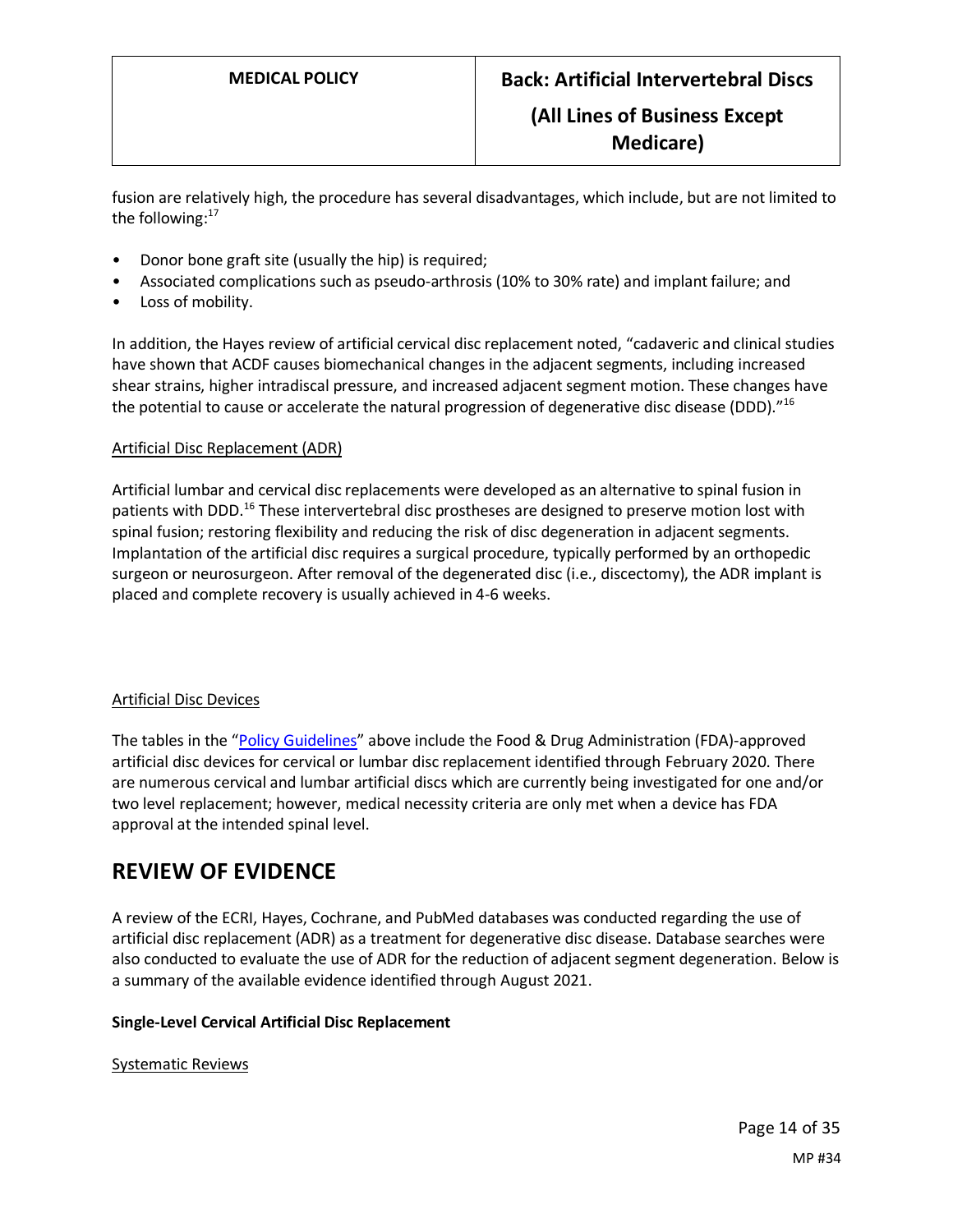• A 2013 Cochrane systematic review by Boselie and colleagues assessed the effects of arthroplasty (a.k.a. artificial disc replacement or ADR) versus fusion in the treatment of radiculopathy or myelopathy, or both, due to single-level cervical degenerative disc disease.<sup>18</sup> The outcomes of interest were arm and neck pain, neck related functional status, patient satisfaction, neurological status, and global health status.

The authors identified nine randomized controlled trials eligible for inclusion giving a sample size of n=2,400 (treatment groups=1,262 participants; control groups=1,138 participants). In assessing the quality of selected studies, five were of good quality and had a low overall risk of bias while four had a high overall risk of bias; however, no identified studies had "fatal flaws." Patients who underwent arthroplasty with movable cervical disc prosthesis had statistically significant, but not clinically significant, improvements in arm and neck pain, neck related functional status, neurological status, and global health status compared to the fusion patients. Patient satisfaction, measured through 1-2 years after the procedure, was the only outcome of interest not significantly different between groups. This Cochrane systematic review was of very good quality and had several strengths, including:

- 1. the gathering of evidence, assessment of quality, and extraction of data by several independent reviewers
- 2. contacting authors of selected studies for additional information or data
- 3. assessment of heterogeneity and publication bias
- 4. meta-analyses only being conducted when studies were determined to be homogeneous with respect to population, treatment, and outcome measures
- 5. sensitivity analyses to evaluate the influence of studies with a high risk of bias or high losses to follow-up

Limitations of this systematic review are seen in the inclusion of studies with a high risk of bias and the potential for publication bias. The authors concluded, "there is a low to moderate quality evidence that results are consistently in favor of arthroplasty."<sup>18</sup>

• In 2017 (updated 2020), Hayes published a comparative effectiveness review of single-level ADR for cervical degenerative disc disease.<sup>16</sup> The review included 11 randomized controlled trials (RCTs) in 23 publications that examined the effectiveness and safety of single-level artificial cervical ADR compared with anterior cervical discectomy and fusion (ACDF). The reviewed studies (10 fair quality, 1 poor quality) all compared single-level ADR with ACDF. Follow-up times ranged from 2 to 7 years and included outcomes of overall success, arm and neck pain, functional disability, neurological status, and complications.

The Hayes evidence review found that single-level cervical ADR was either comparable or superior to fusion for both clinical and safety outcomes in adult patients with cervical degenerative disc disease. The quality of evidence was rated as moderate and common study limitations were lack of patient blinding, lack of long-term data, no power calculations, and lack of randomization in some studies. Ultimately, Hayes gave a "B rating for single-level cervical ADR for the treatment of cervical disc disease in patients who are candidates for fusion and who do not have contraindications that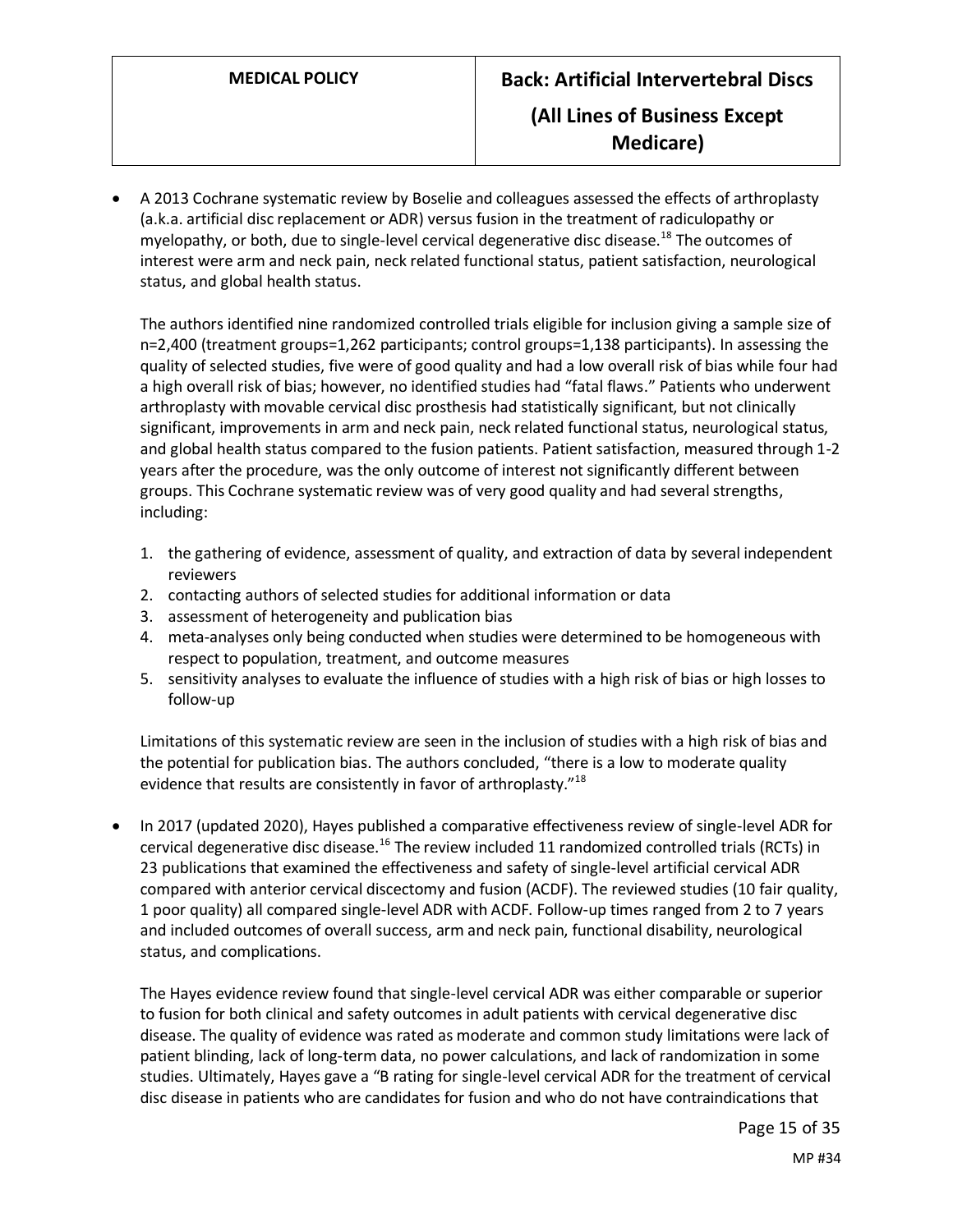would be expected to interfere with successful arthroplasty."<sup>16</sup> Additional recent systematic reviews that have included the same RCTs evaluated by Hayes, have reported similar results regarding the safety and efficacy of single-level cervical ADR compared to ACDF. This includes comparable radiological and overall success and reduced subsequent surgical rates post-ADR compared to ACDF.19,20

• In 2020, ECRI conducted several evidence reviews assessing the safety and efficacy of various artificial cervical disc systems for treating degenerative cervical disc disease (i.e. M6-C Artificial Cervical Disc,<sup>21</sup> Secure-C Cervical Artificial Disc,<sup>22</sup> Simplify Cervical Artificial Disc,<sup>23</sup> and Prestige LP Cervical Disc.<sup>24</sup> Investigators concluded that evidence was "inconclusive" to support the efficacy of each device. Common limitations included studies' small sample sizes, lack of long-term follow-up, retrospective design and lack of relevant outcome measures.

### **Bi-Level Cervical Artificial Disc Replacement**

#### Systematic Reviews

- In 2017 (updated 2021), Hayes published a comparative effectiveness review of multilevel ADR for cervical degenerative disc disease.<sup>25</sup> The review included eight studies (12 publications) that examined the effectiveness and safety of bi-level artificial cervical TDR compared with ACDF. One study evaluated hybrid surgery. The reviewed studies (2 good quality, 2 fair quality, 1 poor quality, 3 very poor quality) all compared bi-level TDR with ACDF. No studies that evaluated more than two levels (multilevel) TDR were identified that met the study inclusion criteria. The Hayes review reported that the overall success of bi-level cervical disc replacement at 2 years was statistically significantly better than fusion (69.7% versus 37.4%) and remained significantly better than fusion through 4 year follow-up (66% versus 36%). Bi-level cervical disc replacement also showed significant improvements compared to fusion for neck related functional status, arm and neck pain, and quality of life. Ultimately, Hayes gave a, "C rating for bi-level total disc replacement for the treatment of cervical disc disease in patients who are candidates for fusion and who do not have contraindications that would be expected to interfere with successful arthroplasty."<sup>25</sup> Hayes also indicated there is growing evidence that bi-level total disc replacement is generally consistent with fusion for clinical and safety outcomes, but more studies and long-term outcomes are still needed.
- In 2018, Li et al. published the results of a systematic review comparing multilevel cervical disc replacement (ACDR) and multilevel anterior discectomy and fusion (ACDF).<sup>26</sup> The review included 10 non-overlapping studies (four RCTs and six nonrandomized studies with 1162 patients [605 underwent ACDR and 557 underwent ACDF]). Nine studies involved 2-level surgery and one study involved three-level ACDRs and three-level ACDFs). Eight of the studies included contiguous levels and two studies included noncontiguous levels. Follow-up ranged from 18 to 84 months. Based on pooled results for clinical efficiency, there were no significant differences between the two treatment groups in terms of blood loss, hospital stay, Japanese Orthopaedic Association scores, visual analog scale pain scores, and Neck Disability Index. Compared with ACDF, ACDR did show increased surgical time (P = 0.03; MD, 31.42; CI, 2.71–60.14). However, ACDR showed improved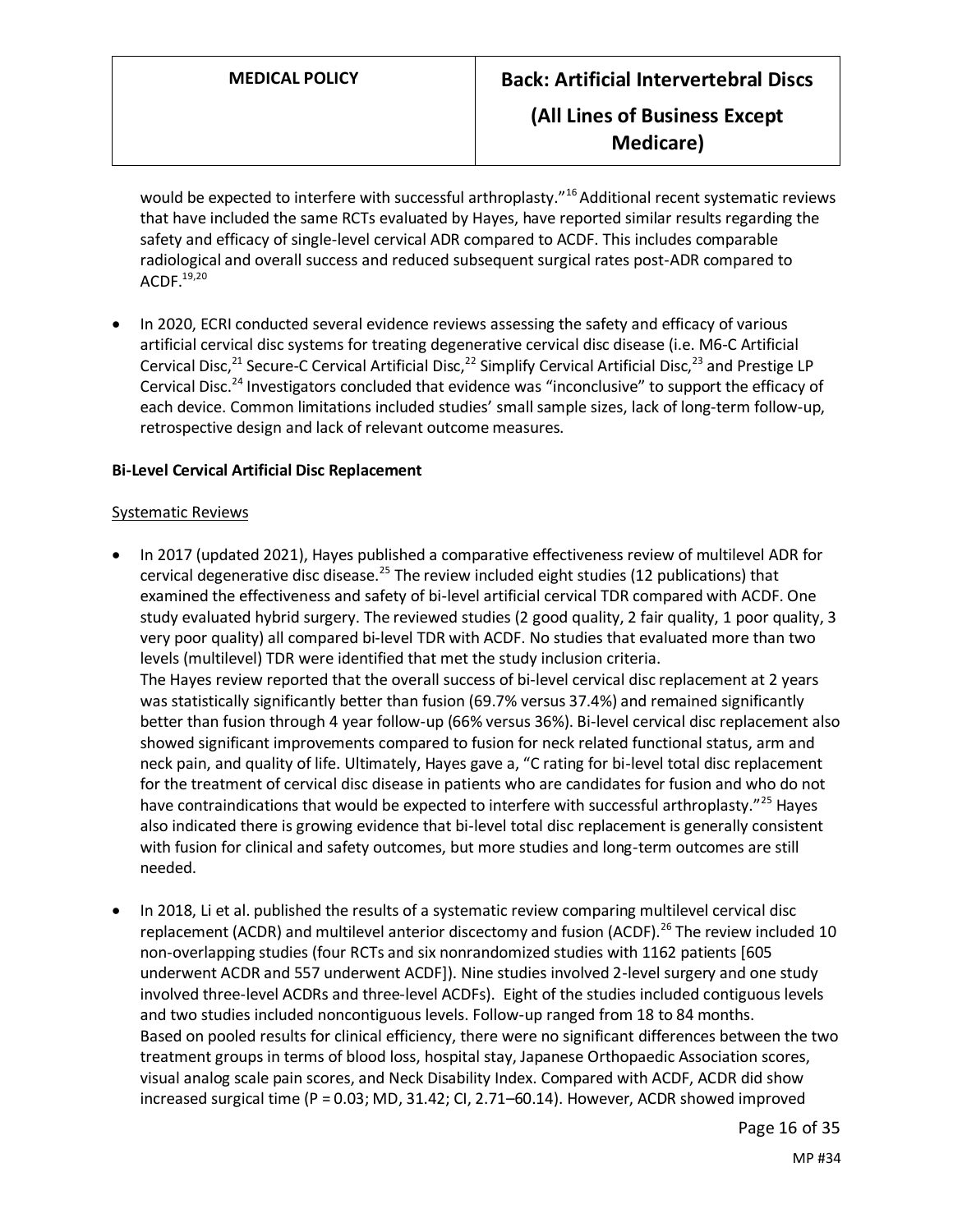index range of motion (P < 0.00001; MD, 13.83; CI, 9.28–18.39), and decreased rates of adjacent segment disease (P = 0.001; odds ratio [OR], 0.27; CI, 0.13–0.59), complications (P = 0.006; OR, 0.62; CI, 0.45–0.87) and subsequent surgery (P < 0.00001; OR, 0.25; CI, 0.14–0.44) compared to ACDF. Similar conclusions regarding the efficacy of bi-level cervical ADR compared to ACDF were also reported by a second 2018 systematic review that included nine RCTs and two controlled trials.<sup>27</sup>

- In 2016 (updated 2020), ECRI Institute custom product brief guidance evaluated Mobi-C artificial cervical disc for treating two level degenerative cervical disc disease.<sup>28</sup> Mobi-C is one of two FDAapproved devices for contiguous two level cervical disc replacement. Reviewers searched research databases for literature relevant to the Mobi-C device that assessed 50 or more patients and was published between January 1, 2011, and August 11, 2016. Three studies were selected for review: a multicenter randomized controlled trial (RCT) (n=330), a post hoc analysis of the selected RCT, and a prospective nonrandomized comparison study (n=231). In comparing Mobi-C to fusion, the ECRI review found, "patients with symptomatic cervical disease who underwent two-level Mobi-C total disc replacement had greater improvement in general and disease-specific outcomes, a lower reoperation rate, and less radiographic adjacent segment pathology."<sup>28</sup> The review of evidence also found two-level Mobi-C to be as safe and effective as one-level Mobi-C for total cervical disc replacement at two to four year follow-up. There were also no significant differences between groups for clinical outcomes, overall complication rates, and subsequent surgery rates.
- In 2015, Zhao et al. conducted a systematic review and meta-analysis to evaluate multi-level cervical disc arthroplasty (CDA) versus single-level CDA for the treatment of cervical disc disease.<sup>29</sup> Authors systematically searched research databases for studies published between January 1990 and June 2014 comparing multi-level versus single-level CDA with at least one year of follow-up data. Two independent reviewers assessed the methodological quality and extracted relevant data of selected studies. The outcomes of interest were functionality, neck and/or arm pain, quality of life, reoperation, and incidence of heterotopic ossification.

Eight studies were eligible for inclusion, and this included four prospective cohort studies and four retrospective cohort studies. The meta-analysis results found no significant differences between two-level and single-level CDA for any outcomes of interest at one to two years follow-up. Strengths of this study include the systematic review of literature following a pre-defined protocol and evaluation of methodological quality by two independent reviewers. Strength was also found in the assessment of heterogeneity to determine the appropriateness of conducting a meta-analysis. Limitations were identified in the significant lack of randomized controlled trials, the small number of studies identified for inclusion, and small sample sizes of included studies. The authors concluded, "the outcomes and functional recovery of patients performed with multi-level CDA are equivalent to those with single-level CDA, which suggests the multi-level CDA is as effective and safe as singlelevel invention for the treatment of cervical spondylosis."<sup>15</sup> The authors also indicated the need for further well-designed studies to evaluate the efficacy of multi-level CDA for treatment of cervical degenerative disc disease.

Randomized Controlled Trials (RCT)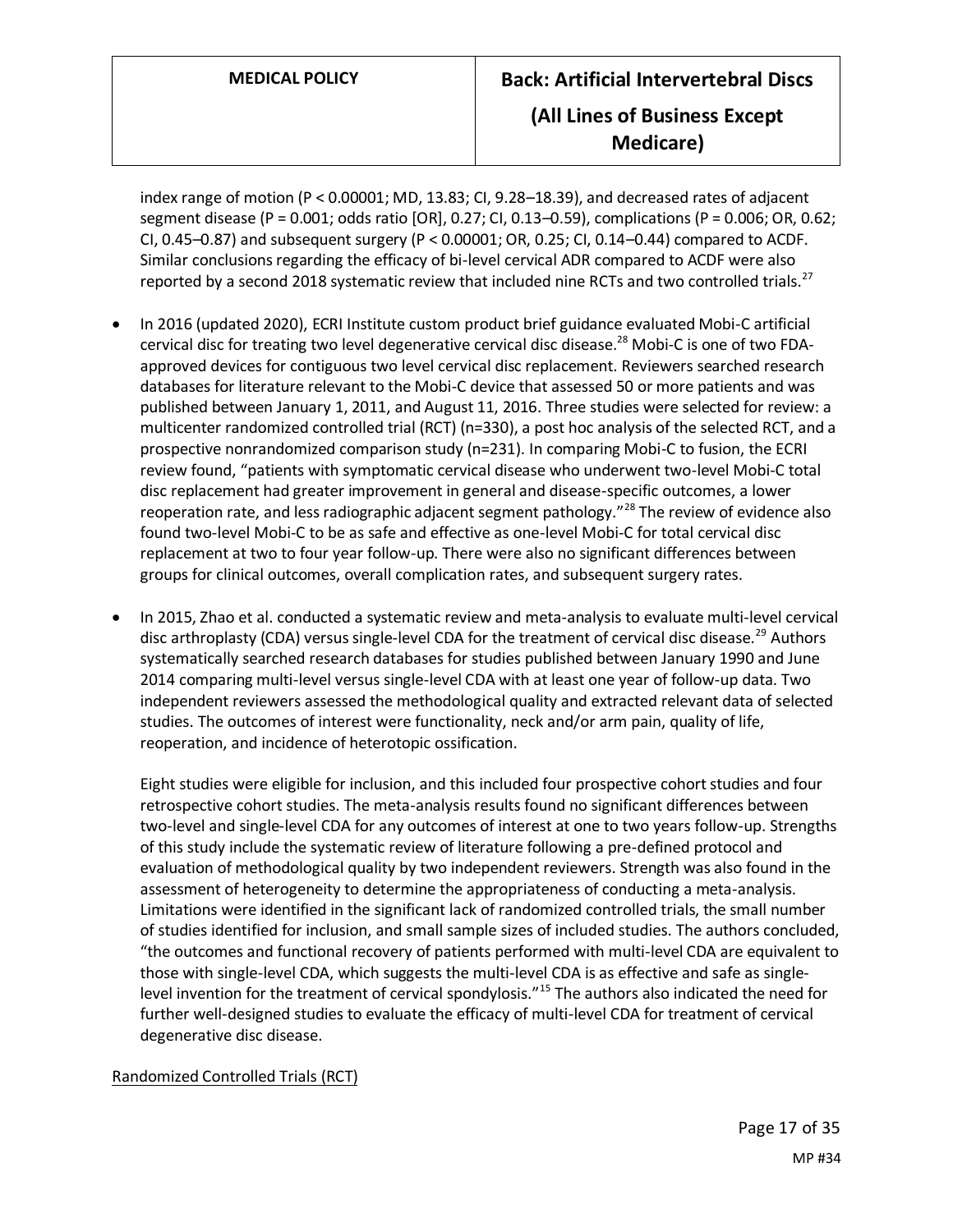### *Prestige LP Bi-Level Cervical Artificial Disc Device*

• The Prestige LP device received FDA approval for implantation at two cervical contiguous levels in July 2016. Approval was established using a prospective, multi-center, randomized, unblinded, concurrently controlled, non-inferiority study designed to compare the safety and effectiveness of the bi-level Prestige LP cervical disc to the standard of care (bi-level cervical discectomy and fusion).<sup>10,30,31</sup> Patients were randomized 1:1(n=209 Prestige LP bi-level cervical artificial disc; n=188 bi-level cervical fusion) and then followed-up for 24 months to evaluate the primary outcomes of overall success (defined as a 15 point improvement on the neck disability index score), neurologic status, additional surgical procedure classified as a failure, and adverse events. Secondary outcomes of interest included the neck disability index score, neck and/or arm pain, quality of life, patient satisfaction, medication usage, range of motion, heterotopic ossification, and work status compared to the standard of care group.

Two year follow-up data was available for 95.2% of 2-level Prestige LP patients and 88.9% of standard of care patients.<sup>10,30</sup> Overall success was achieved in 81.4% of Prestige LP patients and in 69.4% of fusion patients, which met pre-defined superiority criteria. The bi-level fusion group had 12 (6.4%) severe device-related adverse events compared to five (2.4%) in the Prestige LP group; however, this difference was not statistically significant. Also, more fusion patients required subsequent surgical procedures than patients in the Prestige LP group. Follow-up data for the overall success outcome was again collected at seven years (84 months), and the Prestige LP group remained superior to fusion for treatment of bi-level cervical disc disease. $31$ 

Methodological strengths included the prospective, multi-center, randomized, controlled design and large sample sizes comparing the Prestige LP to the standard of care. The extended follow-up analysis was also a methodological strength; however, several losses to follow-up occurred so potential bias cannot be excluded. Limitation was observed in the unblinding of participants to the procedure (the authors deemed this to be unethical). Ultimately, Prestige LP was proven to be superior to the standard of care fusion for the treatment of bi-level cervical degenerative disc disease through seven years.

### *Mobi-C Bi-Level Cervical Artificial Disc Device*

- In 2018, Yang et al., published 81 month results from an RCT evaluating outcomes of TDR using the Mobi-C versus ACDF, enrolling 96 patients with DDD at two contiguous levels.<sup>6</sup> At the follow-up time point of 81 months, only 80 patients were available for analysis (38 in the TDR group and 42 in the ACDF group). The investigators reported significantly lower VAS and NDI scores in the TDR group compared to the ACDF group at the 81-month time point. In addition, the range of motion at both the superior and inferior adjacent levels was significantly greater in the TDR group. Lastly, there was a lower occurrence of adjacent segmental degeneration in the TDR group compared to the ACFD group in both the superior and inferior adjacent levels.
- In 2015, the four year results of a multi-center, prospective, RCT to evaluate the safety and effectiveness of two-level total disc replacement with the Mobi-C device versus anterior discectomy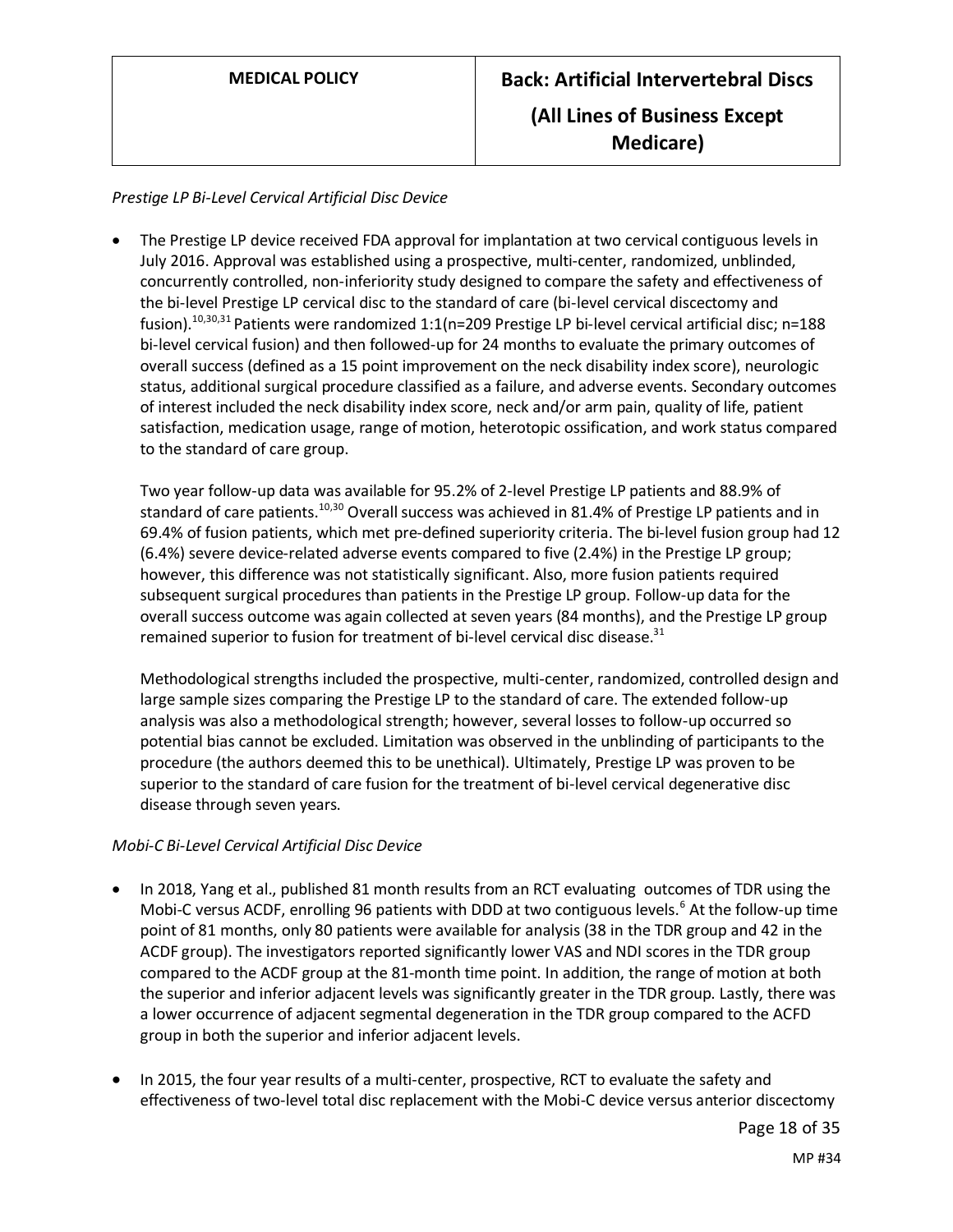and fusion was published by Davis and colleagues. $32$  Eligible patients with bi-level cervical degenerative disc disease were randomized 2:1 (n=225 Mobi-C patients and n=105 fusion patients), blinded to treatment until after surgery, and postoperatively followed for four years. Outcomes of interest included overall clinical success (measured using the neck disability index scale, visual analog scales for neck and/or arm pain, short form health survey, and mental health survey), subsequent surgical intervention, complications, neurological function, return to work, and patient satisfaction.

Both groups showed improvements in the neck disability index score at every follow-up point through 2 years; however, the Mobi-C group had statistically significantly better improvements in neck disability index score in comparison with fusion at every postoperative time point. Patients in the Mobi-C group also had statistically significantly lower secondary surgery rates at the 48-month follow-up compared to the fusion group (4.0% vs 15.2%). Mobi-C patients also showed better improvement in neck pain, arm pain, neurologic success, return to work, patient satisfaction, and major complications compared to the fusion patients, but the differences were not statistically significant. At the two-year follow-up, there was a statistically significant difference in overall success for the Mobi-C group compared to the fusion group (66.0% vs. 36.0%).

• Strengths of this study include the multi-center randomized controlled design, the blinding of participants to surgical treatment, power analyses, and pre-defined noninferiority and superiority criteria. Limitations were identified in the small sample sizes, short follow-up period, and lack of intention-to-treat analysis. There is also potential for funding bias as this study was industry sponsored by the Mobi-C device manufacturer. The authors concluded "four-year results from this study continue to support total disc replacement as a safe, effective, and statistically superior alternative to fusion for the treatment of degenerative disc disease at two contiguous cervical levels."<sup>32</sup>

In 2016, five year follow-up results of this RCT were published by Radcliffe and colleagues.<sup>33</sup> Followup data was available for 90.7% of Mobi-C patients and 86.7% of fusion patients at five years. Both groups showed improvement in all outcomes compared to baseline; however, the Mobi-C patients had statistically significantly better improvement than fusion patients for neck disability index score, SF-12 physical component summary, and overall satisfaction with treatment. Also, the reoperation rate at five years was significantly lower in Mobi-C patients compared to fusion patients (4% versus 16%). There were no significant differences in adverse event rates between groups. Ultimately, "both cervical total disc replacement and fusion significantly improve general and disease-specific measures compared with baseline. However, there was significantly greater improvement in general and disease-specific outcome measures and a lower rate of reoperation in the 2-level disc replacement patients versus fusion control patients."<sup>33</sup>

#### **Cervical Artificial Disc Replacement and Adjacent Segment Degeneration (ASD)**

#### Systematic Reviews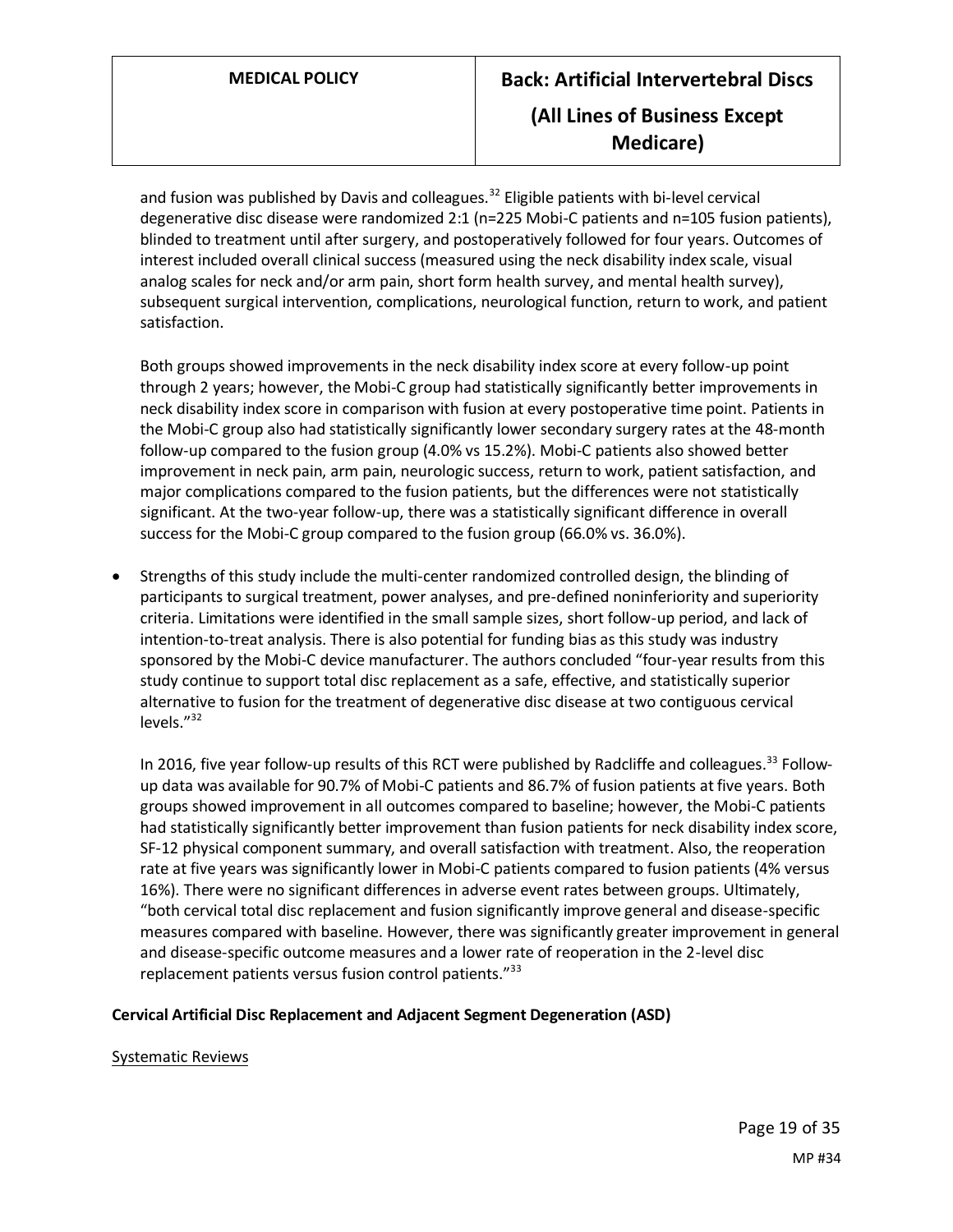- In 2017, Dong et al. reported the results of a large systematic review that evaluated adjacent segment motion, degeneration, disease, and reoperation of cervical ADR compared with ACDF, including 29 RCTs. $34$  Compared with ACDF, the rate of adjacent segment reoperation in the ADR group was significantly lower at 24-months follow-up (nine trials, p<.05). This reduction became more significant in the ADR group at >24 months follow-up (12 trials, p<.01). There was no statistically significant difference in ASD between ADR and ACDF treatment groups within 24-month follow-up (two trials); however, the rate of ASD in ADR was significantly lower than that of ACDF at later time points (two trials, p<.01). There were also no statistically significant differences in adjacent segment disease (eight trials) or range of motion (three trials) between ADR and ACDF.
- In 2014, Luo and colleagues published a systematic review and meta-analysis which evaluated the incidence of adjacent segment degeneration (ASD) in cervical disc arthroplasty versus cervical decompression and fusion in patients with cervical radiculopathy or myelopathy.<sup>35</sup> Eight RCTs were included in the meta-analysis resulting in a sample size of 1,726 patients (889 in the ADR group and 837 in the fusion group). Seven of the eight selected studies were determined to be of good methodological quality. Results indicated the fusion group had significantly more adjacent segment disease compared to the ADR group at 24 months postoperatively. Four of the eight studies also provided data on adjacent segment reoperations after ADR or fusion resulting in a sample size of 1,066 patients (536 in the ADR group and 530 in the fusion group). The ADR group had significantly fewer adjacent segment reoperations at 24 months postoperatively compared to the fusion group.

Strengths of this study include the systematic review of literature following a pre-defined protocol and evaluation of methodological quality by two independent reviewers. Strength was also found in the assessment of heterogeneity to determine the appropriateness of conducting a meta-analysis. Limitations were seen in the lack of blinding in selected RCTs and the small number of included studies, especially for the evaluation of adjacent segment reoperations; therefore, publication bias cannot be excluded. The authors concluded "for patients with one-level cervical degenerative disc disease, total disc replacement was found to have significantly fewer adjacent segment degenerations and reoperations compared with fusion."<sup>35</sup>

• Two systematic reviews and meta-analyses (2012 and 2013) evaluated the incidence of adjacent segment degeneration after cervical disc arthroplasty.<sup>36,37</sup> Both reviews found that patients who underwent cervical ADR had lower rates of adjacent segment degeneration and adjacent-level surgery; however, these differences were not significant. Ultimately, it could not be concluded that ADR significantly reduces postoperative adjacent segment degeneration and/or adjacent level surgery. All authors recognized the need for future prospective studies to support the hypothesis that ADR reduces adjacent segment degeneration.

### **Cervical Hybrid Procedures**

### Systematic Reviews

• In 2020, Zhang and colleagues conducted a systematic review and meta-analysis of hybrid surgery and anterior cervical discectomy and fusion in cervical diseases.<sup>38</sup> Independent investigators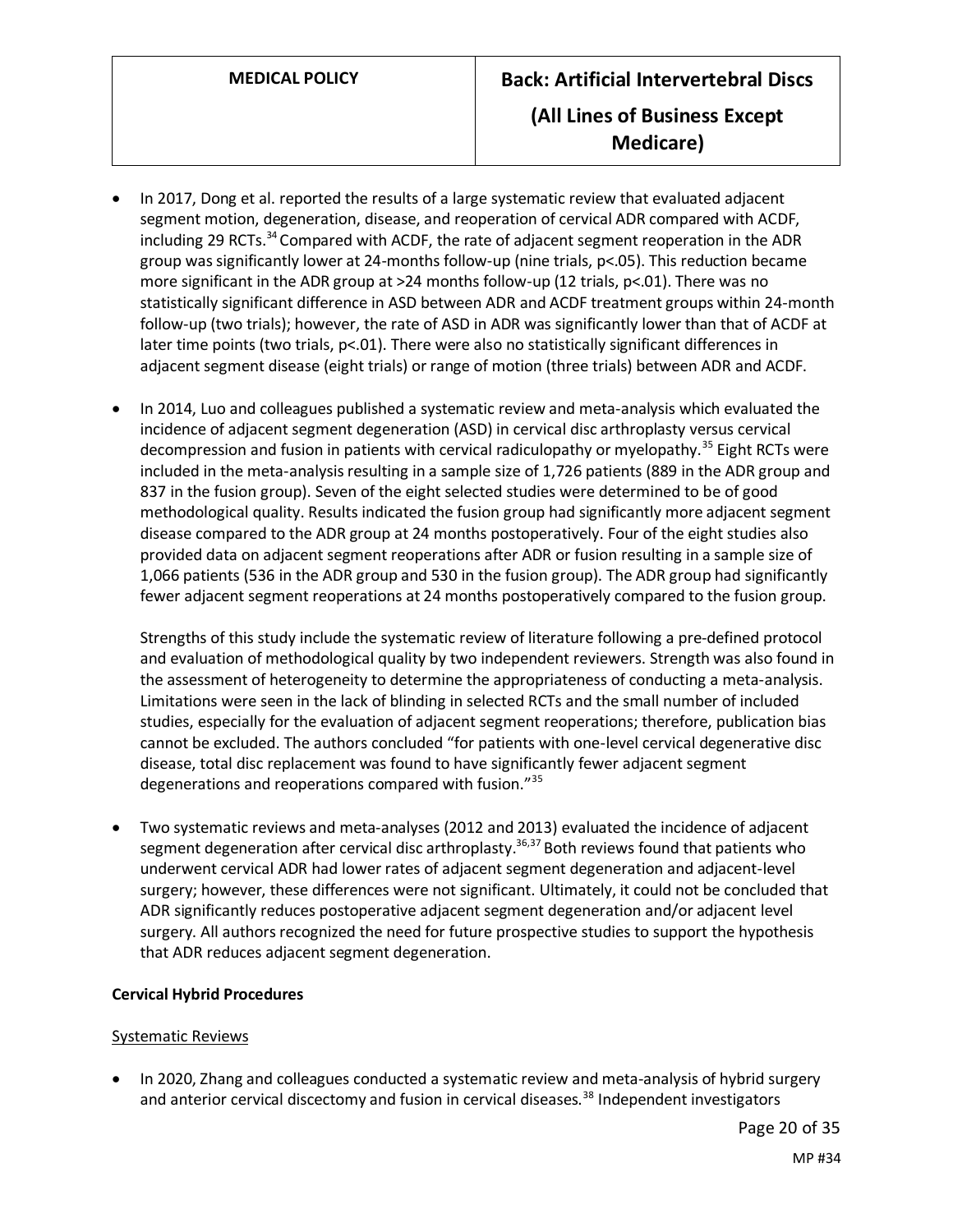# **MEDICAL POLICY Back: Artificial Intervertebral Discs (All Lines of Business Except Medicare)**

systematically searched the literature, identified eligible studies, assessed study quality, extracted data and pooled results. In total, 7 controlled trials were included for review (2 prospective; 5 retrospective). Outcomes of interest included functionality, neck pain, arm pain, cervical range of motion (ROM), quality of life and complications relative to patients undergoing cervical discectomy and fusion (ACDF) for the treatment of multilevel cervical spondylosis and disc diseases. The results of the meta-analysis indicated that hybrid surgery patients experience superior NDI scores (*p* =0.038), cervical ROM (*p*=0.00*)* and similar VAS score (*p*=0.058) compared with ACDF patients at 2 years follow-up. No significant difference in quality of life, complications Investigators concluded that hybrid surgery is an effective alternative invention for the treatment of multilevel cervical spondylosis to preserve cervical ROM and reduce the risk of adjacent disc degeneration. Limitations included the lack of RCTs comparing the outcomes between hybrid surgery and ACDF, the small number of included studies, lack of long-term follow-up and heterogeneous treatment parameters. Investigators called for additional, well-designed studies with large groups of patients further determine the safety and efficacy of hybrid surgery for the treatment of cervical disk diseases.

- The 2017 (updated 2020) Hayes evidence review for multilevel cervical ADR also evaluated cervical hybrid procedures (cervical fusion with cervical artificial intervertebral disc implantation) for the treatment of cervical degenerative disc disease.<sup>25</sup> Only one study met the inclusion criteria for this review, by Grasso et al. (2015).<sup>39</sup> Hayes assigned a "D2" rating due to insufficient evidence to report on the safety, efficacy, and health outcomes of cervical hybrid procedures.
- In 2018, Zhao and colleagues conducted a meta-analysis comparing radiographic and surgical outcomes between ACDF and hybrid surgery (HS, corpectomy combined with discectomy) in the treatment for multilevel cervical spondylotic myelopathy.<sup>40</sup> The review included four retrospective comparative studies in Chinese patients (n= 96 to 233 patients). No randomized studies were included. Although the pooled analysis found no significant difference in the majority of outcomes between treatment groups, there were significant increases in blood loss (P < 0.00001) and total complication rate (P $=$ 0.04, OR $=$  0.66 95%CI: 0.44 - 0.98) in the fusion group compared to the ACDF group. The small number of included studies prevented analysis of a large number of outcomes, and the follow-up time of 24 months precludes any conclusions regarding long-term recovery and complications of hybrid procedures.
- In 2017, Lu et al. conducted a systematic review comparing hybrid surgery (HS) with ACDF to treat multilevel cervical disc disease, including eight studies (169 patients underwent HS and 193 underwent ACDF).<sup>20</sup> Of the eight studies, six studies were retrospective in nature. Only one study was randomized, and it only enrolled 24 patients in total. Five studies employed hybrid procedures using ADR and ACDF, two studies combined ADR with anterior cervical corpectomy and fusion (ACCF), and one small study (n= 28 patients) was included that addressed tri-level procedures using ACCF and ACDF/ADR.

The review found that operative time was greater for HS by 42 min (p < 0.00001), but resulted in less intraoperative blood loss by 26 mL (p < 0.00001) and shorter return to work by 32 days (p < 0.00001). In terms of clinical outcomes, HS was associated with greater C2-C7 range of motion (ROM) preservation ( $p < 0.00001$ ) and less functional impairment ( $p = 0.008$ ) after surgery compared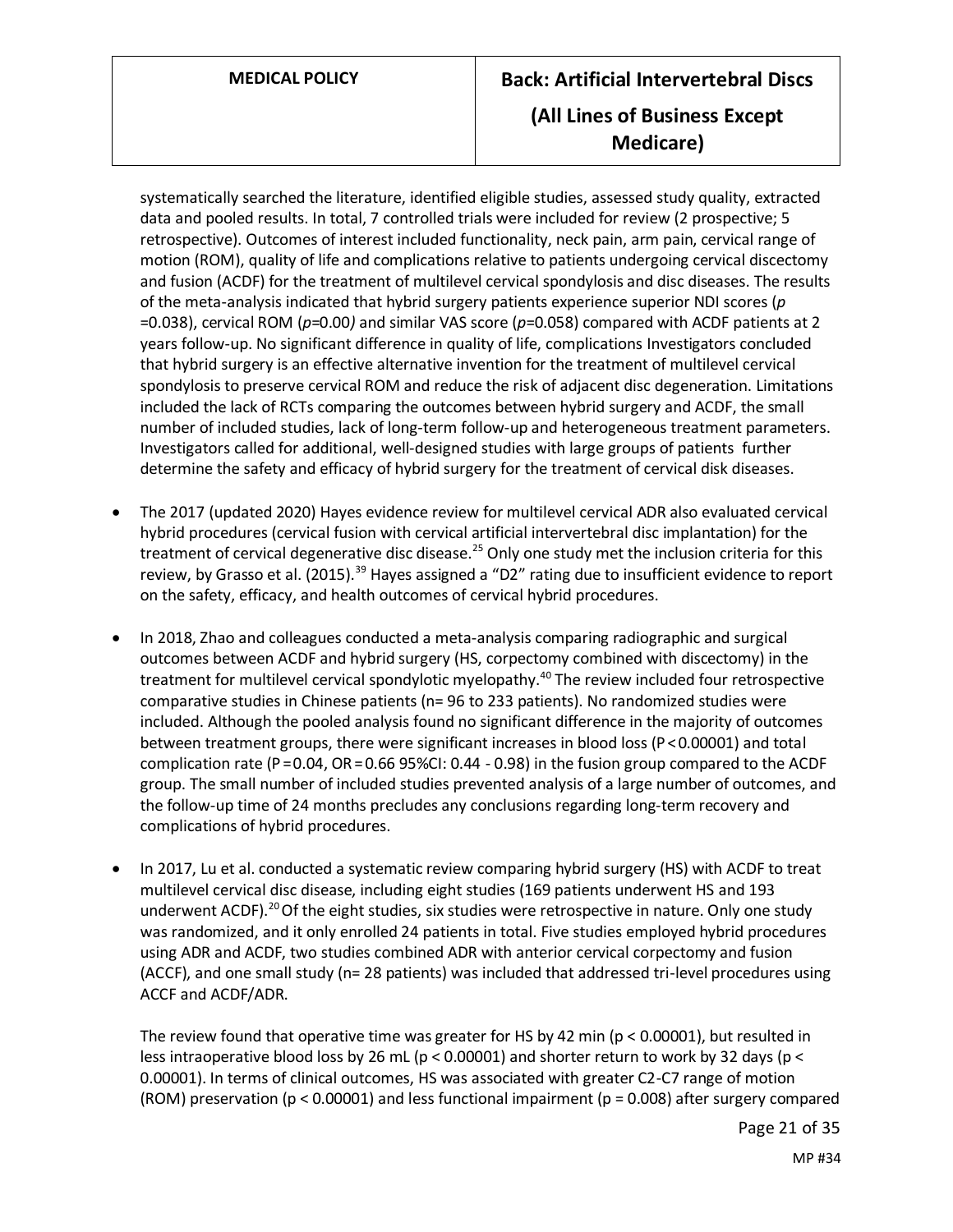to ACDF. However, there were no significant differences between HS and ACDF with respect to postoperative pain, length of stay and complication rates. The reviewers concluded that hybrid surgery is still a novel treatment option and "while it remains a viable consideration, there is a lack of robust clinical evidence in the literature. Future large prospective registries and randomized trials are warranted to validate the findings of this study."

Author-noted limitations included heterogeneity in the components of the hybrid procedure, small sample sizes, insufficient number of studies comparing hybrid surgery to conventional ACDF, and generally low quality of evidence. In addition, the observational nature of the studies poorly controlled for selection and observation biases and limited the validity of reported outcomes.

#### Nonrandomized Studies

- In 2018, Laratta and colleagues conducted a systematic review assessing the safety and efficacy of single-level, multilevel and hybrid procedures for the treatment of various cervical pathologies. $41$ Independent investigators systematically searched the literature, identified eligible studies, assessed study quality, extracted data and pooled results. Among the studies included for review, 3 were RCTs, 2 were systematic reviews. Authors did not detail their methodology for searching and reviewing literature. On the basis of reviewed studies, investigators concluded that single-level CDA can offer equivalent clinical outcomes with a reduction in secondary procedures relative to anterior cervical discectomy and fusion. Investigators concluded that while data regarding multilevel procedures is less robust, it appears that they may be as effective as their single-level counterparts. Limitations included the lack of a systematic review of evidence and author conflicts of interest with various medical device companies.
- Additional observational studies evaluating cervical hybrid procedures for the treatment of cervical degenerative disc disease were identified. $41-51$  While the collective results did indicate potential efficacy and safety of cervical hybrid procedures, all of the studies had significant methodological limitations including but not limited to short follow-up periods, small sample sizes, and retrospective nonrandomized study designs. Of note, the more recent studies reporting 5-6 year outcomes are retrospective in design and reported on less than 35 patients per treatment group. One prospective study evaluating 40 patients reported superior outcomes for hybrid surgery at 2-year follow-up relative to anterior cervical discectomy and fusion, but noted that these improvements became nonsignificant at 5-year follow-up. $51$

#### **Lumbar Artificial Disc Replacement**

#### Systematic Reviews

• In 2019 (updated 2021), Hayes published a comparative effectiveness review evaluating the utility of ADR for the treatment of lumbar degenerative disc disease.<sup>52</sup> The review included 21 studies in 38 associated publications evaluating lumbar ADR versus anterior lumbar discectomy and fusion in adults with lumbar degenerative disc disease. The review also included three high-quality comprehensive systematic reviews published in 2017 and 2018. Eight of the RCTs included patients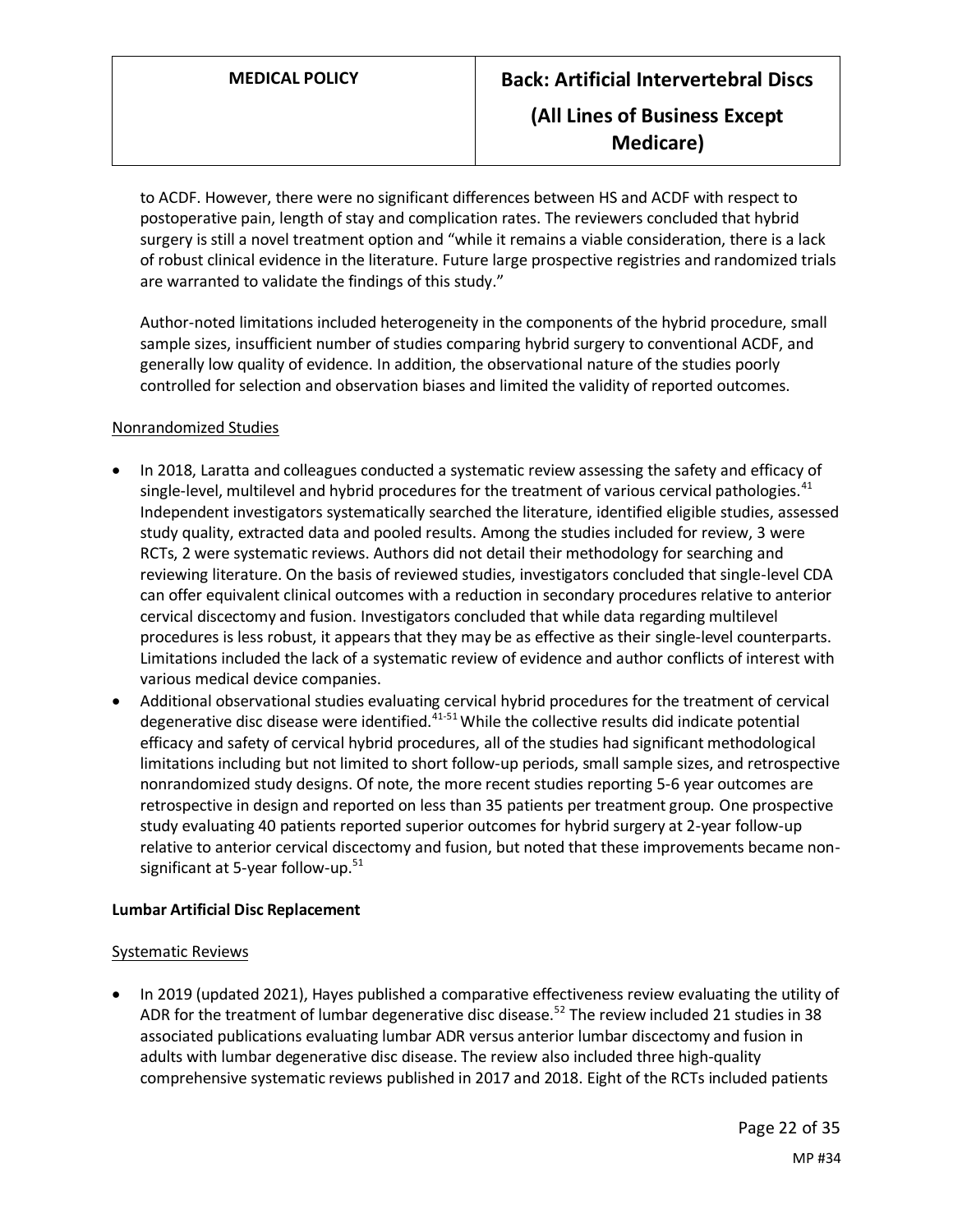with DDD at a single level, while two studies examined patients with > 1 level of DDD. Follow-up times ranged from 7 to 17 years, with RCTs generally following patients for 2 to 5 years.

The Hayes evidence review found that single-level lumbar ADR was comparable to spinal fusion for both clinical and safety outcomes in adult patients with 1-level lumbar degenerative disc disease. The quality of evidence was rated as moderate and common study limitations were lack of patient blinding, lack of long-term data, no power calculations, and lack of randomization in some studies. Ultimately, Hayes gave a, "B rating for 1-level lumbar total disc replacement as an alternative to spinal fusion, using a FDA-approved artificial disc in properly selected patients with 1-level symptomatic degenerative disc disease who have failed conservative treatment."<sup>25</sup> Bi-level lumbar disc replacement was rated as "D2" due to insufficient evidence, with Hayes stating "there is relatively little evidence regarding the safety and efficacy in patients with exclusively multilevel DDD."

- In 2018, ECRI conducted an evidence review of the ActivL Artificial Disc (Aesculap, Inc.) for lumbar disc arthroplasty.<sup>53</sup> Searching the literature through June 2018, authors included one systematic review and a network meta-analysis evaluating 6 RCTs, investigators concluded that the "activL Artificial Disc reduced back pain and improved the ability to perform daily tasks" relative to comparator discs. Limitations included a lack of evidence comparing activL with lumbar fusion and varying instruments assessing patient-oriented outcomes of disability and back pain. While assessing evidence to date as "somewhat favorable," authors also called for additional RCTs comparing activL to other total disc replacement systems and long-term RCTs comparing activL to fusion procedures.
- A 2012 Cochrane systematic review by Jacobs and colleagues assessed the effects of total disc replacement for chronic low-back pain in the presence of lumbar disc degeneration compared with other treatment options in terms of patient-centered improvement, motion preservation, and adjacent segment degeneration.<sup>54</sup> Independent reviewers systematically identified eligible studies, assessed quality, and extracted data. Study authors were also contacted, if necessary, for additional information or data. The outcomes of interest were symptoms (specifically, pain and pain medication usage), overall improvement, patient satisfaction, back-specific functional status, quality of life, and complications.

The authors identified 40 publications, describing seven unique RCTs with follow-up through 24 months (one study extended follow-up to 5 years). In assessing the quality of the RCTs, 5 were of good quality and had a low overall risk of bias while 2 had a high overall risk of bias; however, no identified studies had "fatal flaws." Patients who underwent arthroplasty with movable lumbar disc prosthesis had statistically significant differences in back and/or leg pain, back-specific functional status, and patient satisfaction compared to the fusion patients. Lumbar total disc replacement patients also had better range of motion or range of motion comparable to preoperative status. There were no statistically significant differences between groups for adjacent segment degeneration, reoperation rates, and complications. This Cochrane systematic review was of very good quality and had several strengths, including: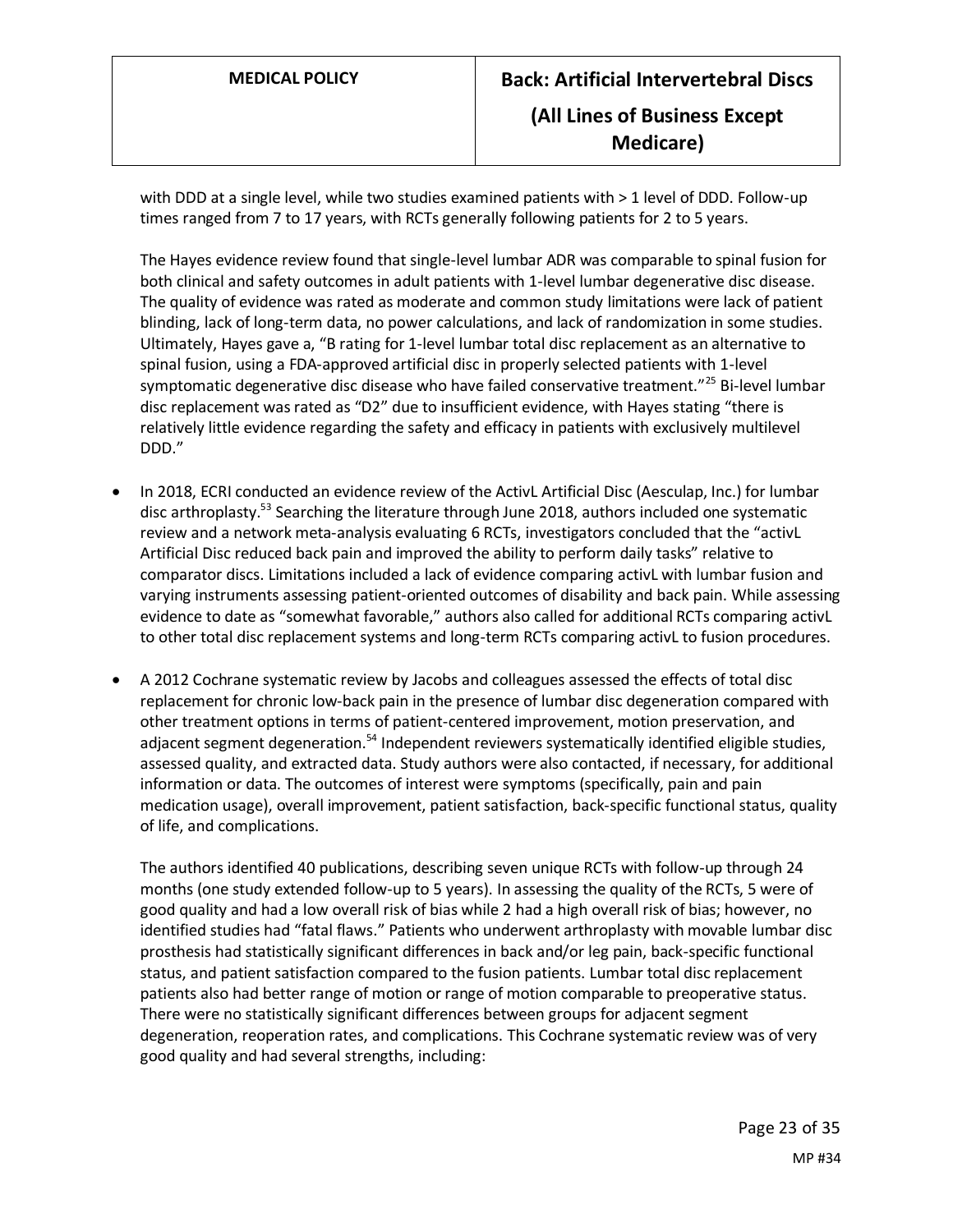- 1. the systematic gathering of evidence, assessment of quality, and extraction of data by several independent reviewers following a pre-defined protocol
- 2. contacting authors of selected studies for additional information or data
- 3. assessment of heterogeneity, reporting bias, and publication bias
- 4. meta-analyses only being conducted when studies were determined to be homogeneous
- 5. sensitivity analyses to evaluate the influence of studies with a high risk of bias or high losses to follow-up

Limitations of this systematic review were the inclusion of studies with a high risk of bias and the potential for publication bias. The authors concluded, "total disc replacement seems to be effective in treating low-back pain in selected patients, and in the short-term is at least equivalent to fusion surgery."<sup>54</sup> The authors also identified the need for further research and recommended the spine surgery community be sensible about adopting this technology on a large scale.

• Two more recent systematic reviews and meta-analyses were also identified that evaluated artificial total disc replacement versus fusion for lumbar degenerative disc disease.<sup>55,56</sup> Two independent reviewers systematically search research databases to identify relevant studies, assess quality, and extract data. Both studies showed that lumbar total disc replacement had significant safety and efficacy results comparable to lumbar fusion through two years; however, it was not demonstrated that lumbar ADR was superior to fusion. All authors recognized the need for future prospective studies to support the hypothesis that ADR is superior to fusion for the treatment of one-level lumbar degenerative disc disease.

#### Randomized Controlled Trial (RCT)

• In 2013, the five year results of a multi-center, prospective, RCT to evaluate the safety and effectiveness of lumbar total disc replacement versus anterior discectomy and fusion was published by Skold and colleagues.<sup>57</sup> Eligible patients with lumbar degenerative disc disease were randomized [n=80 lumbar ADR (randomized to one of three FDA-approved devices: Charite, ProDisc-L, or Maverick) and n=72 fusion patients] and were postoperatively followed-up at 1, 2, and 5 years. Outcomes of interest included global assessment of back pain, low back pain visual analog scale, disease-specific pain and disability, work status, complications, and reoperations.

Almost 100% (99.3%) of randomized patients were available for follow-up at 5 years. Both groups showed improvements in the global assessment of back pain through 5 year follow-up; however, the ADR group had statistically significant better improvements in the global assessment of back pain score in comparison with fusion. Patients in the ADR group also had statistically significant better improvement in low back pain visual analog scale and a lower level of disability than the fusion group through 5 year follow-up. No significant differences were identified between groups for patient satisfaction, complication, and reoperation rates.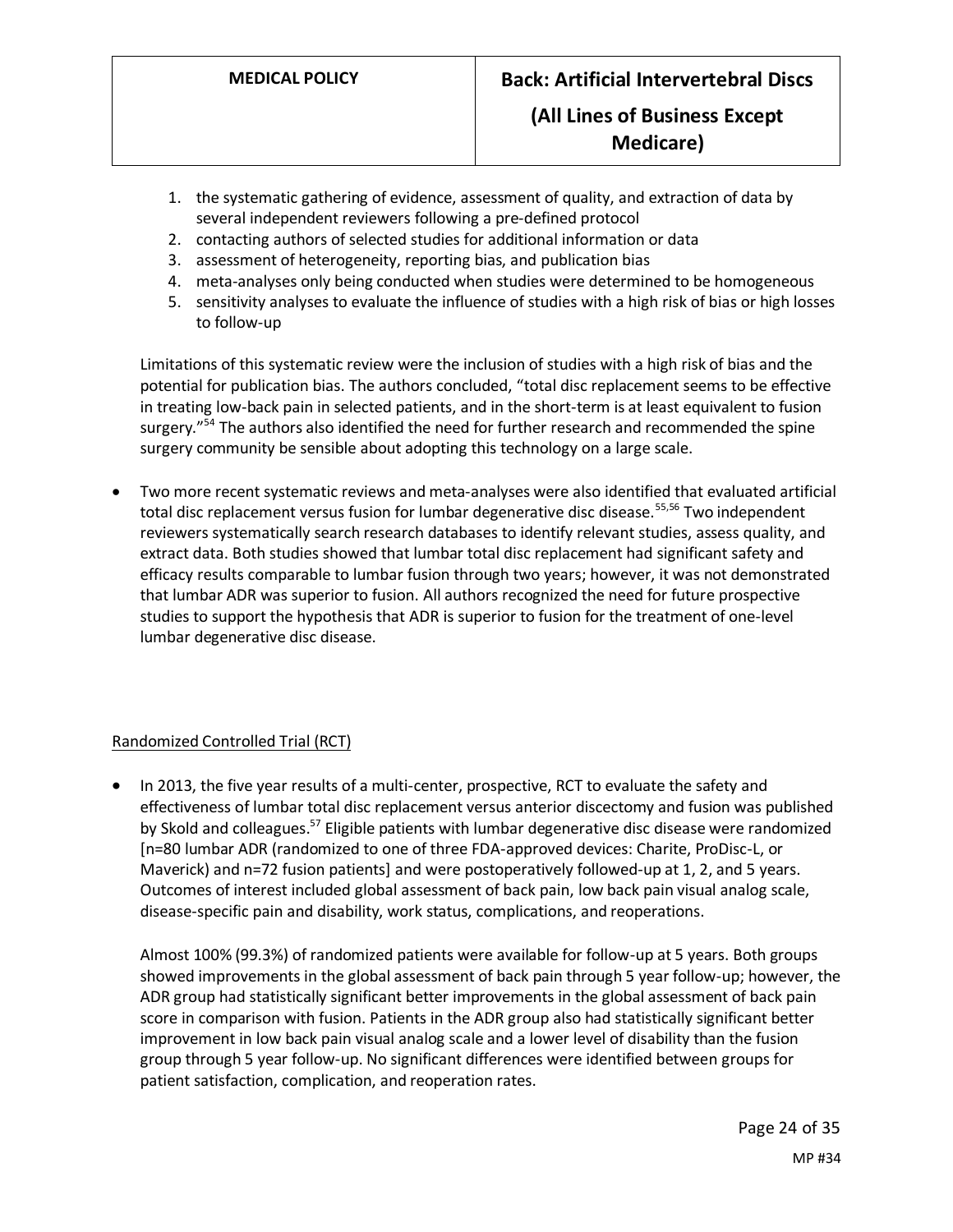# **Medicare)**

Strengths of this study include the randomized controlled design, power analyses, similar characteristics between groups at baseline, and comparison of technology to standard of care. Limitations were identified in the small sample sizes, short follow-up period, and lack of intentionto-treat analysis. The authors concluded that although further studies are needed, a majority of patients with lumbar degenerative disc disease can benefit from ADR.

### **Lumbar Artificial Disc Replacement and Adjacent Segment Degeneration (ASD)**

- In 2012, Wang and colleagues published a systematic review to evaluate the incidence of adjacent segment degeneration (ASD) in lumbar total disc replacement (TDR) versus fusion.<sup>58</sup> The authors sought to answer three key questions:
	- 1. Is there evidence that TDR is associated with a lower risk of radiographical or clinical symptomatic ASD compared with fusion?
	- 2. Is there evidence that other motion preservation devices are associated with a lower risk of radiographical or clinical ASD compared with fusion?
	- 3. Is one type of motion preservation device associated with a lower risk of radiographical or clinical ASD compared with other devices?

Authors systematically searched databases for RCTs and cohort studies published between January 1990 and February 2012 aimed at answering these three questions. Two independent reviewers also assessed the quality of selected studies using the Grades of Recommendation Assessment, Development and Evaluation (GRADE) methodology.

Ultimately, eight studies were included in the systematic review that reported on adult patients who had lumbar degenerative disc disease, herniated disc, radiculopathy, kyphosis, scoliosis, or spondylolisthesis and were treated with total disc replacement, another motion-sparing procedure, or fusion. Two of the selected RCTs reported statistically significant between groups differences for ASD (1.2% of TDR patients versus 7.0% of fusion patients). Overall, the authors found moderate evidence that indicated patients who undergo fusion may be 6 times more likely to be treated for ASD compared to patients who undergo total disc replacement; however, there was insufficient evidence to answer all key questions.

Strengths of this study include the systematic review of literature following a pre-defined protocol and evaluation of methodological quality by two independent reviewers. Strength was also found in the assessment of heterogeneity to determine the inappropriateness of conducting a meta-analysis. Limitations were seen in the lack of blinding in selected RCTs and the small number of included studies; therefore, significant bias cannot be excluded. The authors concluded, "the evidence suggests that the risk of clinical ASD following fusion is higher when compared to TDR, but there is limited evidence that fusion may increase the risk of developing clinical ASD compared with other motion-sparing procedures."<sup>58</sup>

• In 2008, Harrop et al. published a systematic review to evaluate lumbar adjacent segment degeneration and disease after arthrodesis (also named fusion) and total disc arthroplasty.<sup>59</sup>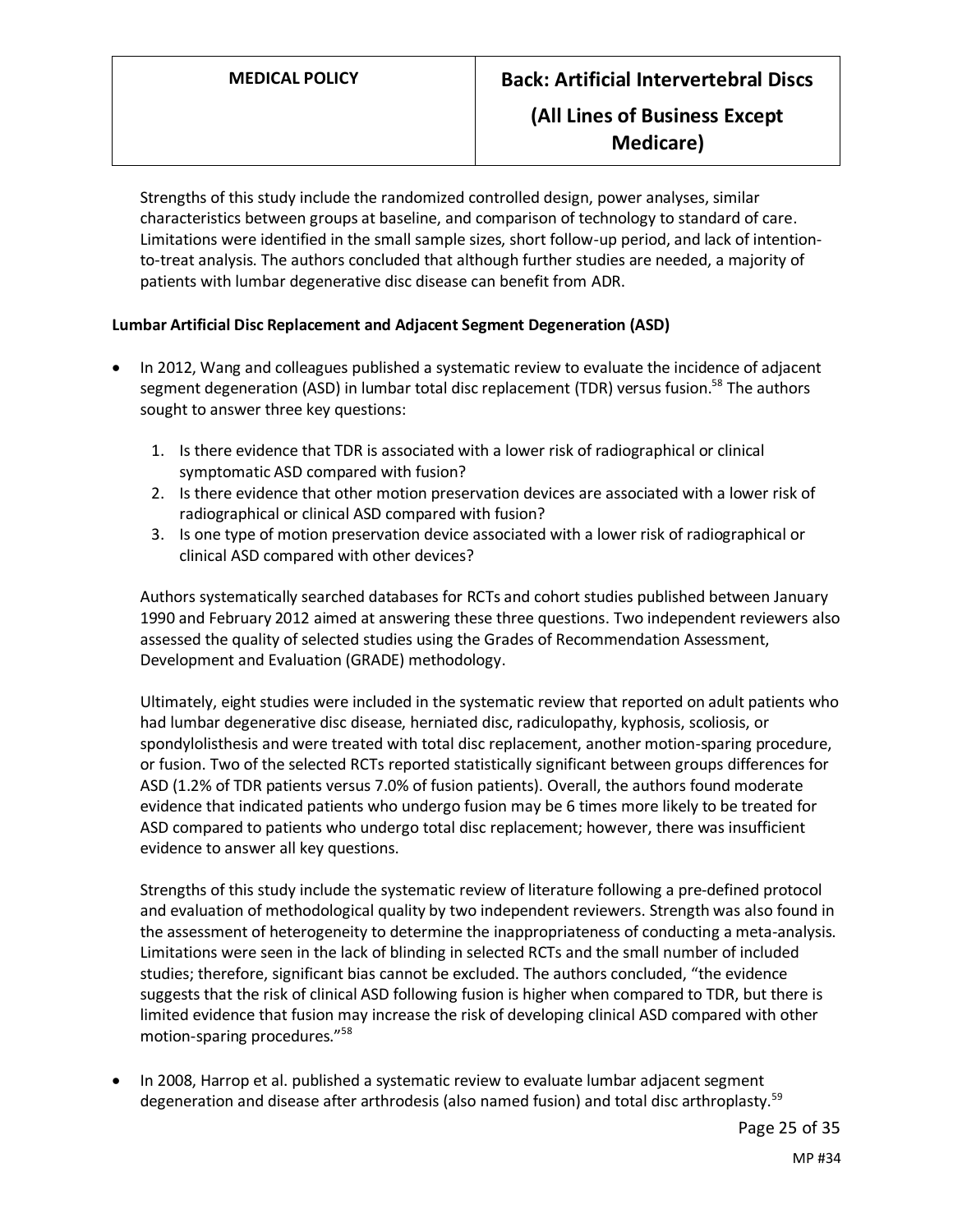Adjacent Segment Degeneration (ASDeg) is the radiographic presence of disc deterioration adjacent to a surgically treated disc while Adjacent Segment Disease (ASDis) is the development of clinically symptomatic junctional degeneration. Authors systematically searched the MEDLINE research database for literature published between 1996 and 2006 evaluating the incidence of ASDeg and ASDis after lumbar arthrodesis or arthroplasty. Two independent reviewers assessed the methodological quality and extracted relevant data of selected studies.

After systematic review, 27 publications met the inclusion criteria (20 focused on arthrodesis and 7 on arthroplasty) producing a sample size of 2,490 patients (1,732 from the arthrodesis manuscripts and 758 from the arthroplasty manuscripts). All selected studies received a quality grade of 3 or 4 out of five. Results indicated a statistically significant difference in ASDeg between the arthrodesis and total disc replacement groups (34% versus 9%, P < 0.0001). Multivariate logistic regression also showed increased odds of ASDeg with increased age, arthrodesis, and longer follow-up. For ASDis, results indicated a statistically significant difference between the arthrodesis and arthroplasty patients (14% versus 1%, P < 0.0001). Multivariate logistic regression also showed increased odds of ASDis in studies with fusion, more male patients, and shorter follow-up periods.

Strengths of this study include the use of a pre-defined protocol for the systematic review of literature, the inclusion of a large number of publications, and the evaluation of methodological quality by two independent reviewers. Limitations were seen in the lack of randomization and blinding in the selected studies, so significant bias cannot be excluded. The use of only the MEDLINE database to identify relevant literature is another significant limitation due to the increased potential for publication bias. The authors concluded, "the data supports only a class C recommendation (lowest tier) for the use of arthroplasty to reduce adjacent segment disc degeneration and disease compared to arthrodesis."<sup>59</sup>

#### **Lumbar Hybrid Procedures**

Three studies evaluating lumbar hybrid procedures (lumbar fusion with lumbar artificial intervertebral disc implantation) for the treatment of lumbar degenerative disc disease were identified.<sup>46,47,60</sup> All studies were of poor-quality and had significant methodological limitations including but not limited to short follow-up periods, small sample sizes, and retrospective nonrandomized study designs and significant loss to follow-up; therefore, there is insufficient evident to support the use lumbar hybrid procedures. Additional, high-quality clinical trials are needed to establish the clinical utility of lumbar hybrid procedures for the treatment of lumbar degenerative disc disease.

# **CLINICAL PRACTICE GUIDELINES**

### **Cervical Artificial Disc Replacement**

#### North American Spine Society (NASS)

In 2015, NASS revised their coverage policy recommendation in support of cervical ADR for patients with cervical back pain, publishing the following criteria: $61$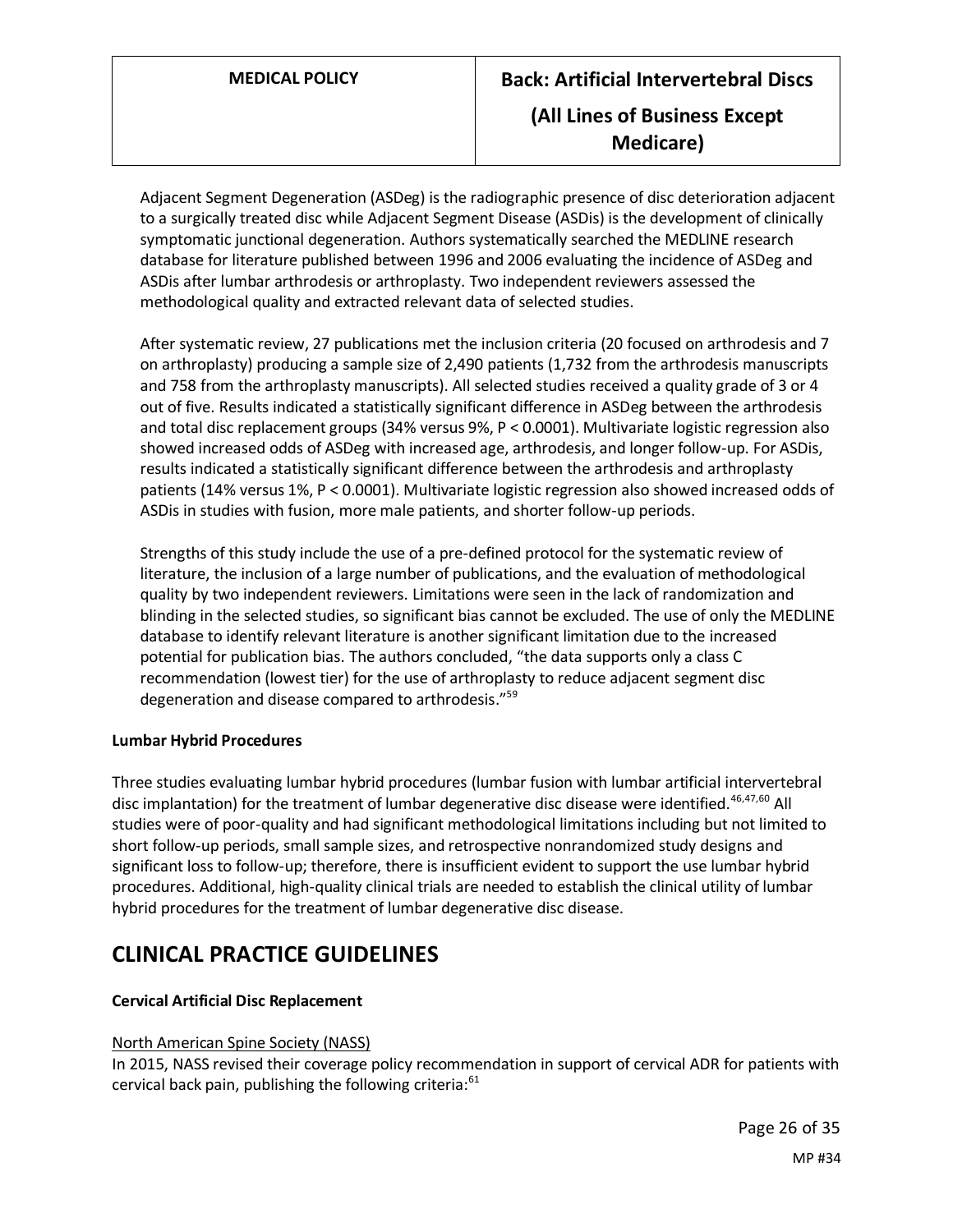"Cervical artificial disc replacement (CADR), also known as cervical total disc replacement and cervical arthroplasty) may be indicated for the following diagnoses with qualifying criteria, when appropriate.

- 1. Radiculopathy related to nerve root compression from one or 2-level degenerative disease (either herniated disc or spondylotic osteophyte) from C3-4 to C6-7 with or without neck pain that has been refractory to medical or nonoperative management.
- 2. Myelopathy or myeloradiculopathy related to central spinal stenosis from one or 2 level degenerative disease (either herniated disc or spondylotic osteophyte) from C3-4 to C6-7 with or without neck pain.

There is not significant evidence at this time to support its use for 3 or more levels or in the case of adjacent segment disease following an index fusion.

CADR is contraindicated in the following scenarios.

- 1. Infection
	- a. active at the site of proposed implantation, OR
	- b. systemic infection
- 2. Osteoporosis or osteopenia
- 3. Instability defined as:
	- a. translation greater than 3mm difference between lateral flexion-extension views at the symptomatic level, OR
	- b. 11 degrees of angular difference between lateral flexion-extension views at the symptomatic level
- 4. Sensitivity or allergy to implant materials
- 5. Severe spondylosis defined as:
	- a. greater than 50% disc height loss compared to minimally or non-degenerated levels, OR
	- b. bridging osteophytes, OR
	- c. absence of motion on flexion-extension views at the symptomatic site
- 6. Severe facet joint arthropathy defined as radiographic confirmation of facet joint disease or degeneration
- 7. Ankylosing spondylitis
- 8. Rheumatoid arthritis
- 9. Previous fracture with anatomical deformity
- 10. Ossification of the posterior longitudinal ligament (OPLL)
- 11. Malignancy: active, in the cervical spine"

Regarding the use of ADR adjacent to a previous fusion, the NASS guidelines state the following:

"Currently, use of cervical ADR adjacent to a previous fusion is a common but off label procedure. While these hybrid procedures may be efficacious, they have not yet been studied in a rigorous manner. Therefore strong evidence based recommendations for CADR adjacent to a previous fusion cannot be made at this time."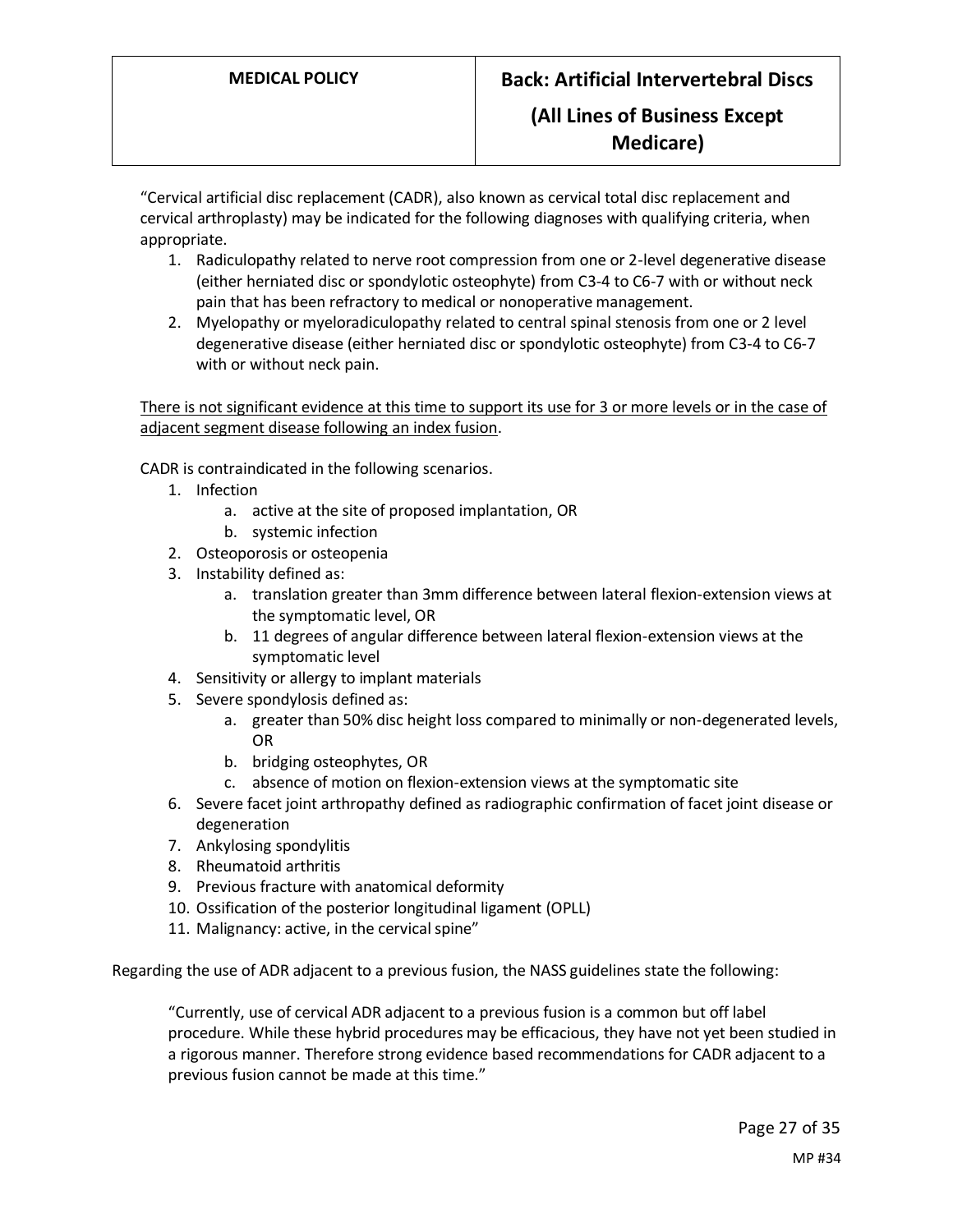#### Health Evidence Review Commission (HERC)

In 2014, the Oregon HERC issued coverage guidance for cervical ADR and recommended coverage only when all of the following criteria are met:<sup>62</sup>

- Patients must meet FDA approved indications for use and not have any contra-indications. FDA approval is device specific but includes:
	- o Skeletally mature patient
	- $\circ$  Reconstruction of a single disc following single level discectomy for intractable symptomatic cervical disc disease (radiculopathy or myelopathy) confirmed by patient findings and imaging.

#### National Institute for Health and Care Excellence (NICE)

The 2010 evidence-based NICE guideline for cervical ADR stated, "current evidence on the efficacy of prosthetic intervertebral disc replacement in the cervical spine shows that this procedure is as least as efficacious as fusion in the short term and may result in a reduced need for revision surgery in the long term."<sup>63</sup> NICE also noted the evidence indicates no safety issues that are not already known with spinal fusion; thus, "this procedure may be used provided that normal arrangements are in place for clinical governance, consent, and audit."<sup>63</sup>

#### American College of Occupational and Environmental Medicine (ACOEM)

In 2011, the ACOEM issued an evidence-based guideline for cervical and thoracic spine disorders and recommended, "artificial disc replacement for subacute or chronic radiculopathy and myelopathy."<sup>64</sup> **Lumbar Artificial Disc Replacement**

#### North American Spine Society (NASS)

In 2019, NASS updated their coverage policy recommendation in support of lumbar ADR for patients with low back pain, publishing the following criteria:<sup>65</sup>

"Lumbar Artificial Disc Replacement is indicated for patients with discogenic low back pain who meet ALL of the following criteria (from the *Lumbar Fusion Coverage Recommendation*):

- 1. Symptomatic single level lumbar disc disease at L3-L4, L4-L5 or L5-S1 level
- 2. Presence of symptoms for at least 6 months or greater and that are not responsive to multimodal nonoperative treatment over that period that should include a physical therapy/rehabilitation program but may also include (but not limited to) pain management, injections, cognitive behavior therapy, and active exercise programs
- 3. Any underlying psychiatric disorder, such as depression, should be diagnosed and the management optimized prior to surgical intervention
- 4. Primary complaint of axial pain, with a possible secondary complaint of lower extremity pain

Lumbar Disc Arthroplasty is NOT indicated in ANY of the following scenarios: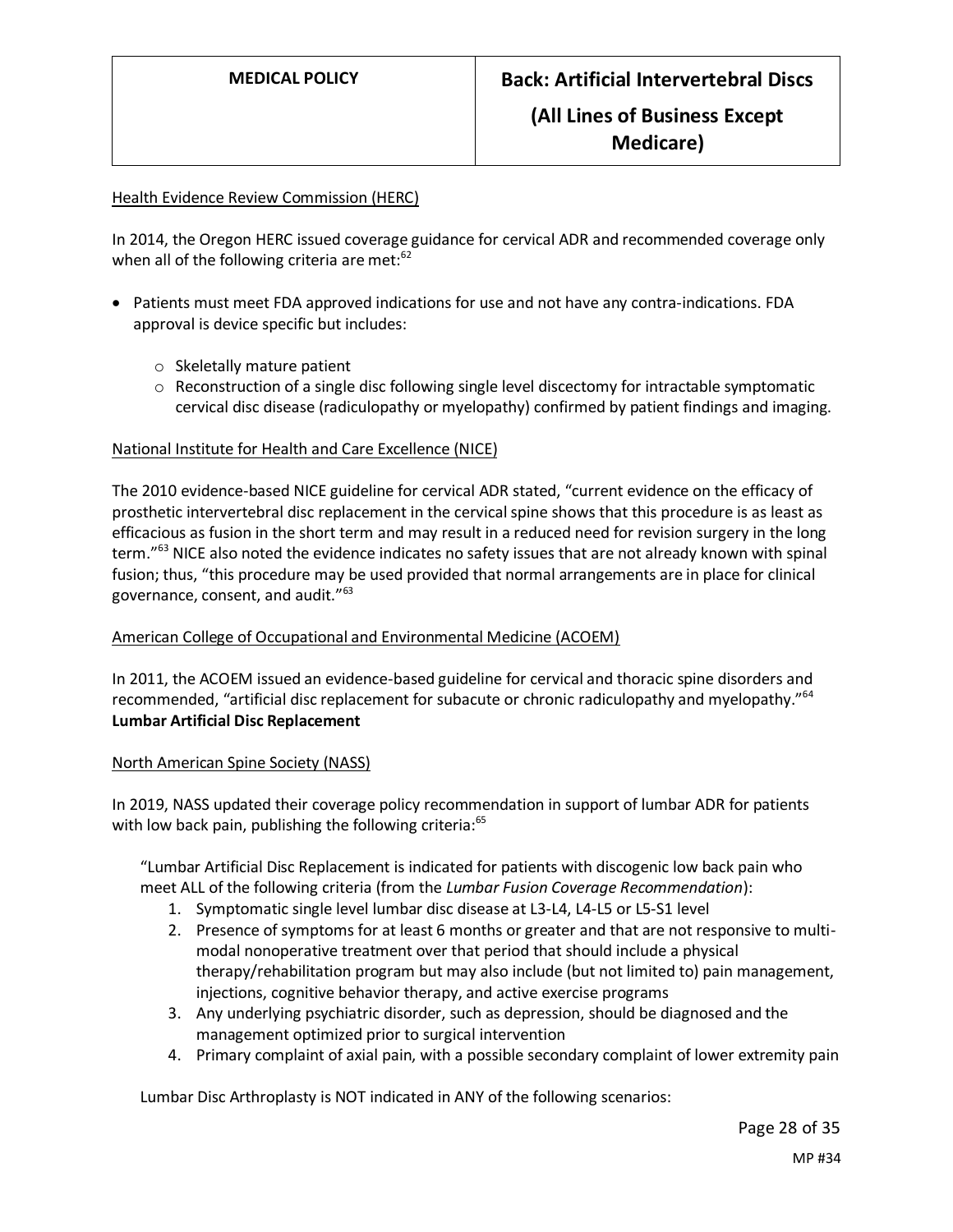## **Medicare)**

- 1. Any case that does not fulfill ALL of the above criteria
- 2. Presence of symptomatic degenerative disk disease at more than one level
- 3. Presence of spinal instability with spondylolisthesis greater than Grade I
- 4. Chronic radiculopathy (unremitting pain with predominance of leg pain symptoms greater than back pain symptoms extending over a period of at least one year)
- 5. Osteopenia as evidenced by a DEXA bone mineral density T-score less than or equal to -1.0
- 6. Poorly managed psychiatric disorder
- 7. Significant facet arthropathy at the index level
- 8. Age greater than 60 years or less than 18 years
- 9. Presence of infection or tumor"

#### International Society for the Advancement of Spine Surgery (ISASS)

The 2015 ISASS published policy statement regarding lumbar ADR stated, "there is sufficient evidencebased scientific evidence to support the safety and efficacy of single level lumbar total disc replacement for patients meeting well established selection criteria."<sup>66</sup> The policy statement also noted that lumbar disc replacement is a well-tested technology and should predictably lead to better outcomes and fewer complications in comparison to fusion surgery.

#### Health Evidence Review Commission (HERC)

In 2014, the Oregon HERC issued coverage guidance for lumbar ADR and recommended coverage only when all of the following criteria are met:

- Patients must first complete a structured, intensive, multi-disciplinary program for management of pain, if covered by the agency;
- Patients must be 60 years or under;
- Patients must meet FDA approved indications for use and not have any contra-indications. FDA approval is device specific but includes:
	- o Failure of at least six months of conservative treatment
	- o Skeletally mature patient
	- $\circ$  Replacement of a single disc for degenerative disc disease at one level confirmed by patient history and imaging.<sup>62</sup>

#### National Institute for Health and Care Excellence (NICE)

The 2010 evidence-based NICE guideline for lumbar ADR stated, "current evidence on the safety and efficacy of prosthetic intervertebral disc replacement in the lumbar spine is adequate to support the use of this procedure provided that normal arrangements are in place for clinical governance, consent, and audit."<sup>67</sup> The guideline also recommended lumbar disc replacement should only be performed in patients who have undergone unsuccessful conservative treatment options. NICE also noted the importance of, "a multidisciplinary team with specialist expertise in the treatment of degenerative spine disease be involved in patient selection for prosthetic intervertebral disc replacement in the lumbar spine."<sup>67</sup>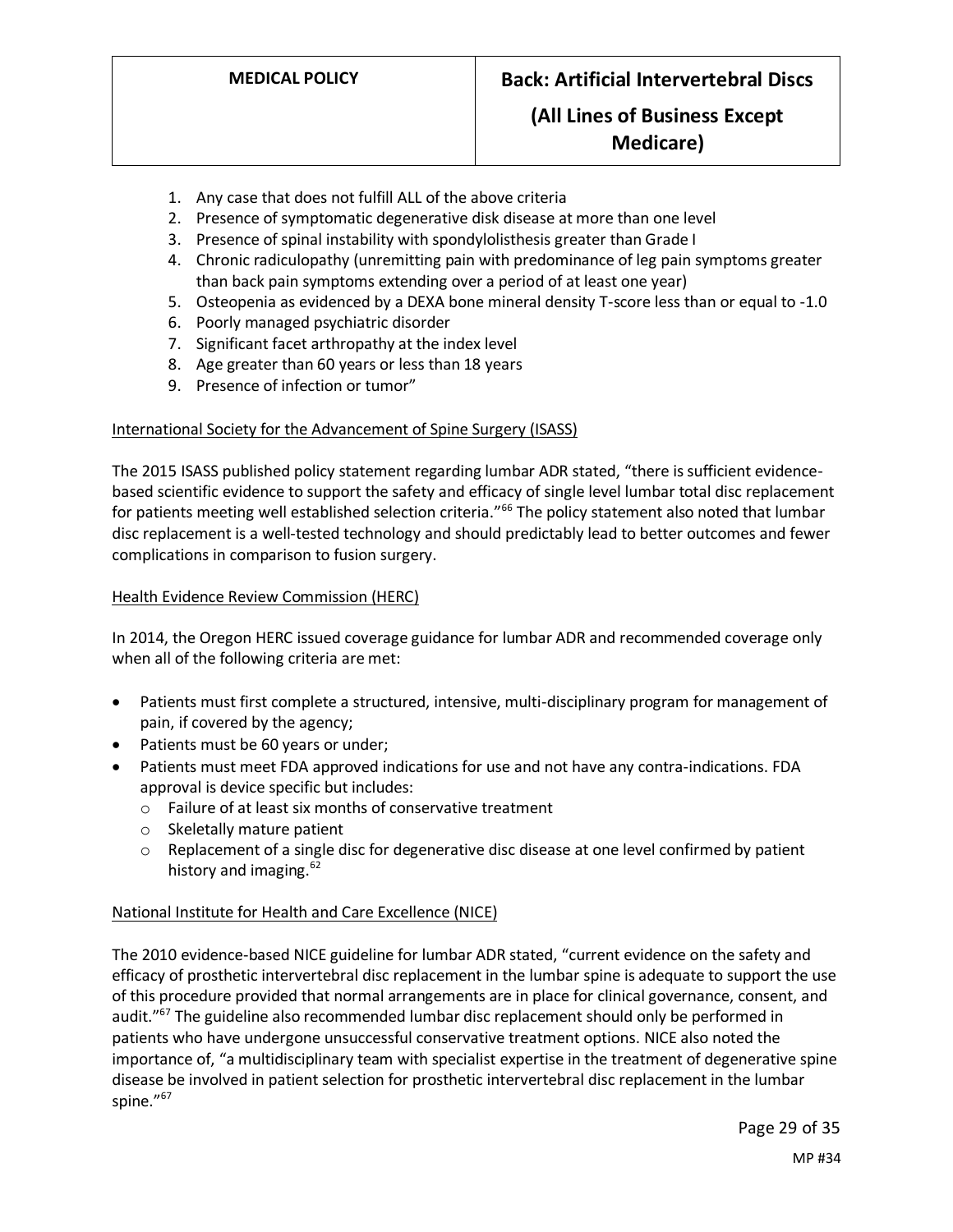#### American Pain Society (APS)

The 2009 APS evidence-based clinical practice guideline for low back pain concluded, "insufficient evidence to adequately evaluate long-term benefits and harms of lumbar total disc replacement."<sup>68</sup> However, this recommendation was based on literature searches through July 2008 and other evidencebased scientific evidence to support the safety and efficacy of single level lumbar total disc replacement has been published since then.

## <span id="page-29-0"></span>**POLICY SUMMARY**

Moderate-quality evidence assessed by multiple systematic reviews suggests the safety and clinical efficacy of single- or bi-level cervical disc replacement is similar or superior to fusion as a treatment of cervical degenerative disc disease in skeletally mature patients. In addition, current evidence is sufficient to suggest lumbar ADR is comparable to fusion for both clinical and safety outcomes in adult patients with single-level lumbar degenerative disc disease. Both cervical and lumbar artificial discs appear to have better degeneration outcomes than fusion; however, recent evidence is conflicting and does not verify the use of these devices for the reduction of adjacent segment degeneration. More good-quality evidence is needed to confirm the use of ADR for the reduction of adjacent segment degeneration. Low-quality but consistent evidence suggests that cervical hybrid procedures (spinal fusion with artificial disc implantation) are at least as safe and effective as cervical fusion procedures for the treatment of cervical degenerative disc disease.

# **INSTRUCTIONS FOR USE**

Company Medical Policies serve as guidance for the administration of plan benefits. Medical policies do not constitute medical advice nor a guarantee of coverage. Company Medical Policies are reviewed annually and are based upon published, peer-reviewed scientific evidence and evidence-based clinical practice guidelines that are available as of the last policy update. The Companies reserve the right to determine the application of Medical Policies and make revisions to Medical Policies at any time. Providers will be given at least 60-days' notice of policy changes that are restrictive in nature.

The scope and availability of all plan benefits are determined in accordance with the applicable coverage agreement. Any conflict or variance between the terms of the coverage agreement and Company Medical Policy will be resolved in favor of the coverage agreement.

# **REGULATORY STATUS**

#### Mental Health Parity Statement

Coverage decisions are made on the basis of individualized determinations of medical necessity and the experimental or investigational character of the treatment in the individual case. In cases where medical necessity is not established by policy for specific treatment modalities, evidence not previously

Page 30 of 35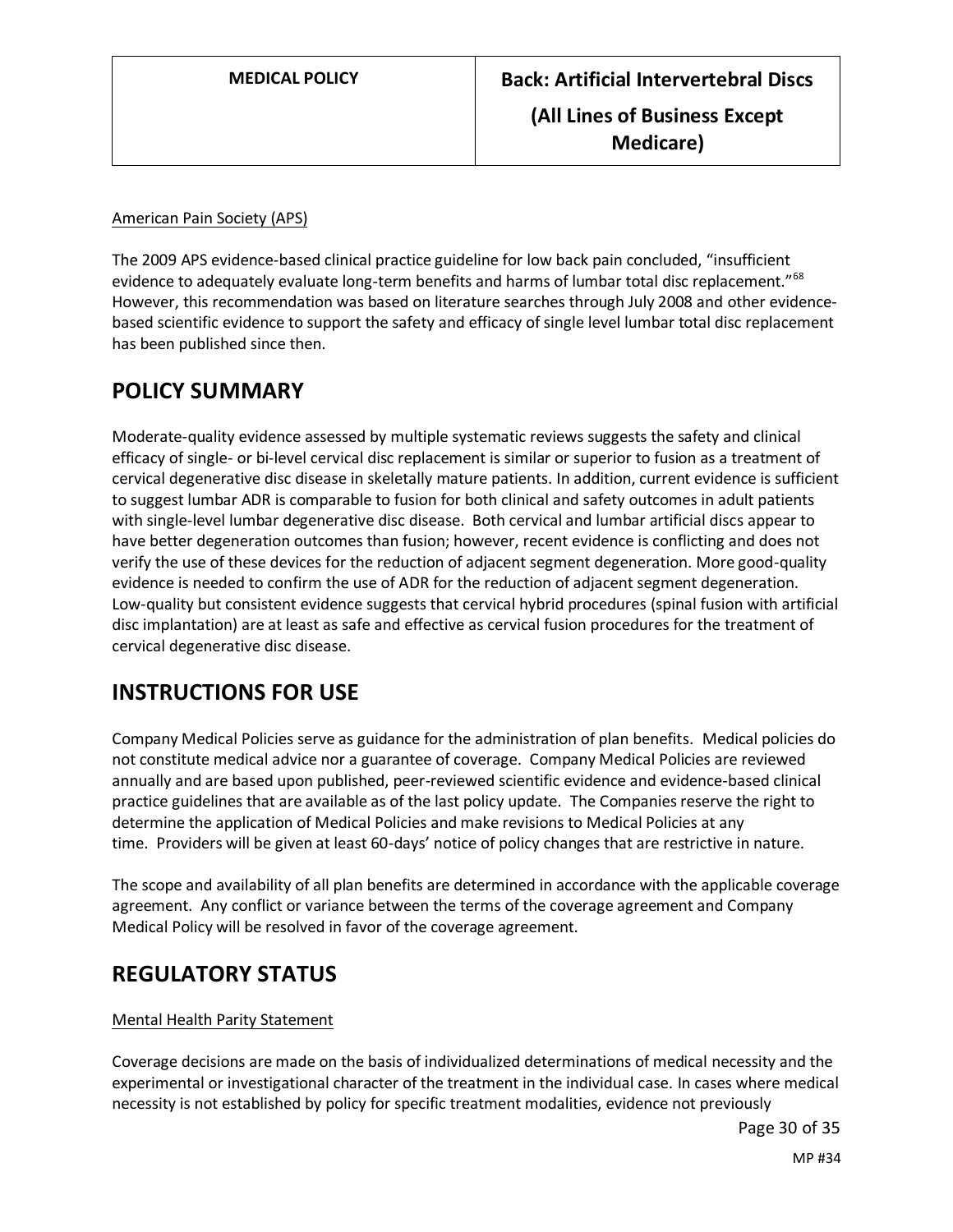considered regarding the efficacy of the modality that is presented shall be given consideration to determine if the policy represents current standards of care.

# **REFERENCES**

- 1. Edemekong PF, Bomgaars DL, Sukumaran S, Levy SB. Activities of daily living. [https://www.ncbi.nlm.nih.gov/books/NBK470404/.](https://www.ncbi.nlm.nih.gov/books/NBK470404/) Published 2017. Accessed 9/22/2021.
- 2. MacDermid JC, Walton DM, Avery S, et al. Measurement properties of the neck disability index: a systematic review. *Journal of orthopaedic & sports physical therapy.* 2009;39(5):400-417
- 3. North American Spine Society. Evidence-Based Clinical Guidelines for Multidisciplinary Spine Care: Diagnosis & Treatment of Low Back Pain. [https://www.spine.org/Portals/0/assets/downloads/ResearchClinicalCare/Guidelines/LowBackP](https://www.spine.org/Portals/0/assets/downloads/ResearchClinicalCare/Guidelines/LowBackPain.pdf) [ain.pdf.](https://www.spine.org/Portals/0/assets/downloads/ResearchClinicalCare/Guidelines/LowBackPain.pdf) Published 2020. Accessed 9/22/2021.
- 4. Fairbank JC, Pynsent PB. The Oswestry disability index. *Spine.* 2000;25(22):2940-2953
- 5. U.S. Food & Drug Administration. Premarket Approval (PMA): Bryan Cervical Disc System. [https://www.accessdata.fda.gov/scripts/cdrh/cfdocs/cfpma/pma.cfm?id=P060023S008.](https://www.accessdata.fda.gov/scripts/cdrh/cfdocs/cfpma/pma.cfm?id=P060023S008) Accessed 9/17/2021.
- 6. U.S. Food & Drug Administration. Premarket Approval (PMA): M6-C™ Artificial Cervical Disc System[. https://www.accessdata.fda.gov/scripts/cdrh/cfdocs/cfpma/pma.cfm?id=P050010S019.](https://www.accessdata.fda.gov/scripts/cdrh/cfdocs/cfpma/pma.cfm?id=P050010S019) Accessed 9/17/2021.
- 7. U.S. Food & Drug Administration. Premarket Approval (PMA): Mobi-C. [https://www.accessdata.fda.gov/scripts/cdrh/cfdocs/cfpma/pma.cfm?id=P110009S030.](https://www.accessdata.fda.gov/scripts/cdrh/cfdocs/cfpma/pma.cfm?id=P110009S030) Accessed 9/17/2021.
- 8. U.S. Food & Drug Administration. Premarket Approval (PMA): PCM Cervical Disc System. [https://www.accessdata.fda.gov/scripts/cdrh/cfdocs/cfpma/pma.cfm?id=P100012S006.](https://www.accessdata.fda.gov/scripts/cdrh/cfdocs/cfpma/pma.cfm?id=P100012S006) Accessed 9/17/2021.
- 9. U.S. Food & Drug Administration. Premarket Approval (PMA): Prestige Cervical Disc System (includes Prestige ST). [https://www.accessdata.fda.gov/scripts/cdrh/cfdocs/cfpma/pma.cfm?id=P060018S005.](https://www.accessdata.fda.gov/scripts/cdrh/cfdocs/cfpma/pma.cfm?id=P060018S005) Accessed 9/17/2021.
- 10. U.S. Food & Drug Administration. Premarket Approval (PMA): Prestige-LP. [https://www.accessdata.fda.gov/scripts/cdrh/cfdocs/cfpma/pma.cfm?id=P090029S015.](https://www.accessdata.fda.gov/scripts/cdrh/cfdocs/cfpma/pma.cfm?id=P090029S015) Accessed 9/17/2021.
- 11. U.S. Food & Drug Administration. Premarket Approval (PMA): Prodisc-C. [https://www.accessdata.fda.gov/scripts/cdrh/cfdocs/cfpma/pma.cfm?id=P070001S016.](https://www.accessdata.fda.gov/scripts/cdrh/cfdocs/cfpma/pma.cfm?id=P070001S016) Accessed 9/17/2021.
- 12. U.S. Food & Drug Administration. Premarket Approval (PMA): Secure-C. [https://www.accessdata.fda.gov/scripts/cdrh/cfdocs/cfpma/pma.cfm?id=P100003S007.](https://www.accessdata.fda.gov/scripts/cdrh/cfdocs/cfpma/pma.cfm?id=P100003S007) Accessed 9/17/2021.
- 13. U.S. Food & Drug Administration. Premarket Approval (PMA): Simplify Cervical Artificial Disc. [https://www.accessdata.fda.gov/cdrh\\_docs/pdf20/P200022S003D.pdf.](https://www.accessdata.fda.gov/cdrh_docs/pdf20/P200022S003D.pdf) Accessed 12/13/2021.
- 14. U.S. Food & Drug Administration. Premarket Approval (PMA): ActivL Artificial Disc. [https://www.accessdata.fda.gov/scripts/cdrh/cfdocs/cfpma/pma.cfm?id=P120024S009.](https://www.accessdata.fda.gov/scripts/cdrh/cfdocs/cfpma/pma.cfm?id=P120024S009) Accessed 9/17/2021.

Page 31 of 35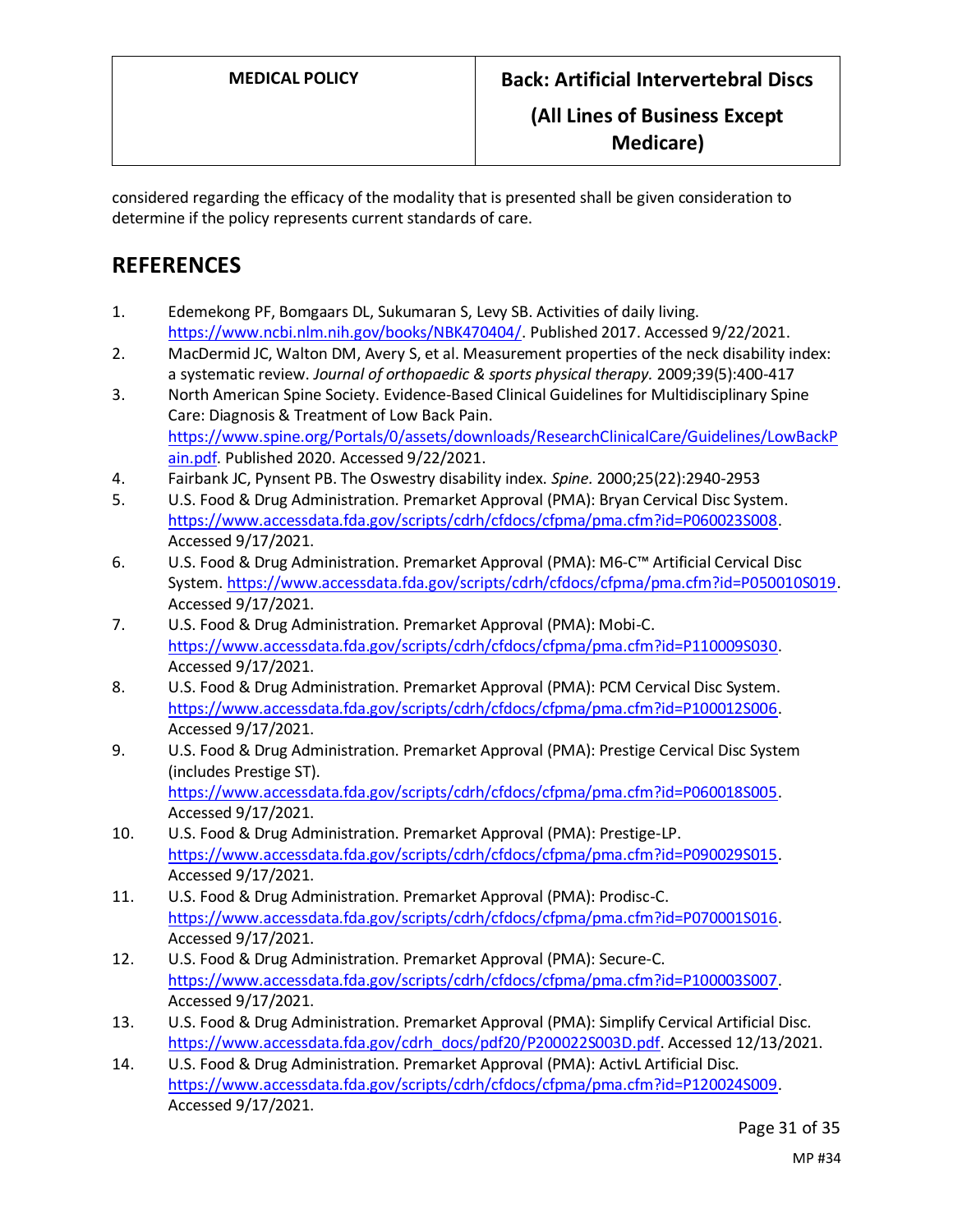- 15. U.S. Food & Drug Administration. Premarket Approval (PMA): ProDisc-L Total Disc Replacement. [https://www.accessdata.fda.gov/scripts/cdrh/cfdocs/cfpma/pma.cfm?id=P050010S019.](https://www.accessdata.fda.gov/scripts/cdrh/cfdocs/cfpma/pma.cfm?id=P050010S019) Accessed 9/17/2021.
- 16. Hayes Inc. Comparative Effectiveness Review Of Single-Level Artificial Disc Replacement For Cervical Degenerative Disc Disease. [https://evidence.hayesinc.com/report/dir.artificial607807808#ExecutiveSummary.](https://evidence.hayesinc.com/report/dir.artificial607807808#ExecutiveSummary) Published 2017 (updated 2020). Accessed 9/17/2021.
- 17. American Association of Neurological Surgeons (AANS). Patient Information: Cervical Spine. [https://www.aans.org/en/Patients/Neurosurgical-Conditions-and-Treatments/Cervical-Spine.](https://www.aans.org/en/Patients/Neurosurgical-Conditions-and-Treatments/Cervical-Spine) Published May 2016. Accessed 9/17/2021.
- 18. Boselie TF, Willems PC, van Mameren H, de Bie RA, Benzel EC, van Santbrink H. Arthroplasty versus fusion in single-level cervical degenerative disc disease: a Cochrane review. *Spine.*  2013;38(17):E1096-E1107
- 19. Gutman G, Rosenzweig DH, Golan JD. Surgical treatment of cervical radiculopathy. *Spine.*  2018;43(6):E365-E372
- 20. Lu VM, Zhang L, Scherman DB, Rao PJ, Mobbs RJ, Phan K. Treating multi-level cervical disc disease with hybrid surgery compared to anterior cervical discectomy and fusion: a systematic review and meta-analysis. *European Spine Journal.* 2017;26(2):546-557
- 21. ECRI Institute. M6-C Artificial Cervical Disc (Spinal Kinetics LLC) for Treating Degenerative Disc Disease[. https://www.ecri.org/components/ProductBriefs/Pages/27686.aspx.](https://www.ecri.org/components/ProductBriefs/Pages/27686.aspx) Published 2020. Accessed 9/17/2021.
- 22. ECRI Institute. Secure-C Cervical Artificial Disc (Globus Medical, Inc.) for Treating Degenerative Cervical Disc Disease[. https://www.ecri.org/components/ProductBriefs/Pages/28527.aspx.](https://www.ecri.org/components/ProductBriefs/Pages/28527.aspx) Published 2020. Accessed 9/21/2021.
- 23. ECRI Institute. Simplify Cervical Artificial Disc (Simplify Medical, Inc.) for Treating Cervical Degenerative Disc Disease[. https://www.ecri.org/components/ProductBriefs/Pages/29780.aspx.](https://www.ecri.org/components/ProductBriefs/Pages/29780.aspx) Published 2020. Accessed 9/21/2021.
- 24. ECRI Institute. Prestige LP Cervical Disc (Medtronic plc.) for Treating Degenerative Disc Disease. [https://www.ecri.org/components/ProductBriefs/Pages/28528.aspx.](https://www.ecri.org/components/ProductBriefs/Pages/28528.aspx) Published 2020. Accessed 9/21/2021.
- 25. Hayes Inc. Comparative Effectiveness Review Of Multilevel Artificial Disc Replacement For Cervical Degenerative Disc Disease. [https://evidence.hayesinc.com/report/dir.artificalmultilevel4136.](https://evidence.hayesinc.com/report/dir.artificalmultilevel4136) Published 2017 (updated 2021). Accessed 9/17/2021.
- 26. Li Y, Shen H, Khan KZ, Fang S, Liao Z, Liu W. Comparison of multilevel cervical disc replacement and multilevel anterior discectomy and fusion: A systematic review of biomechanical and clinical evidence. *World neurosurgery.* 2018;116:94-104
- 27. Zhao H, Duan L-J, Gao Y-S, et al. What is the superior surgical strategy for bi-level cervical spondylosis-anterior cervical disc replacement or anterior cervical decompression and fusion?: a meta-analysis from 11 studies. *Medicine.* 2018;97(13)
- 28. ECRI Institute. Mobi-C Artificial Cervical Disc (Zimmer Biomet) for Treating Degenerative Cervical Disc Disease. [https://www.ecri.org/components/ProductBriefs/Pages/24435.aspx.](https://www.ecri.org/components/ProductBriefs/Pages/24435.aspx) Published 2020. Accessed 9/17/2021.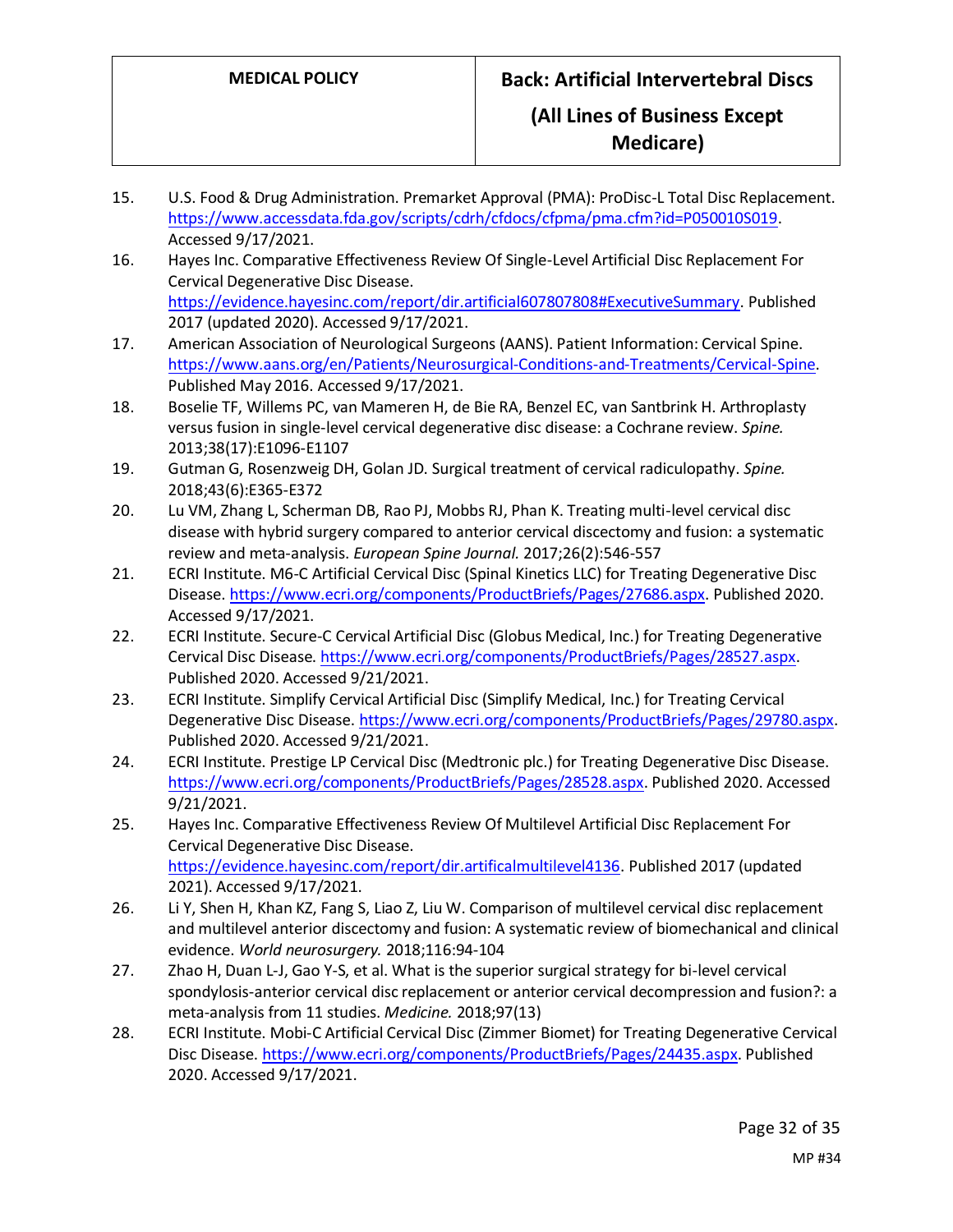**Medicare)**

- 29. Zhao H, Cheng L, Hou Y, et al. Multi-level cervical disc arthroplasty (CDA) versus single-level CDA for the treatment of cervical disc diseases: a meta-analysis. *European Spine Journal.*  2015;24(1):101-112
- 30. Gornet MF, Lanman TH, Burkus JK, et al. Cervical disc arthroplasty with the Prestige LP disc versus anterior cervical discectomy and fusion, at 2 levels: results of a prospective, multicenter randomized controlled clinical trial at 24 months. *Journal of Neurosurgery: Spine.*  2017;26(6):653-667
- 31. Lanman TH, Burkus JK, Dryer RG, Gornet MF, McConnell J, Hodges SD. Long-term clinical and radiographic outcomes of the Prestige LP artificial cervical disc replacement at 2 levels: results from a prospective randomized controlled clinical trial. *Journal of Neurosurgery: Spine.*  2017;27(1):7-19
- 32. Davis RJ, Kim KD, Hisey MS, et al. Cervical total disc replacement with the Mobi-C cervical artificial disc compared with anterior discectomy and fusion for treatment of 2-level symptomatic degenerative disc disease: a prospective, randomized, controlled multicenter clinical trial. *Journal of Neurosurgery: Spine.* 2013;19(5):532-545
- 33. Radcliff K, Coric D, Albert T. Five-year clinical results of cervical total disc replacement compared with anterior discectomy and fusion for treatment of 2-level symptomatic degenerative disc disease: a prospective, randomized, controlled, multicenter investigational device exemption clinical trial. *Journal of Neurosurgery: Spine.* 2016;25(2):213-224
- 34. Dong L, Xu Z, Chen X, et al. The change of adjacent segment after cervical disc arthroplasty compared with anterior cervical discectomy and fusion: a meta-analysis of randomized controlled trials. *The Spine Journal.* 2017;17(10):1549-1558
- 35. Luo J, Gong M, Huang S, Yu T, Zou X. Incidence of adjacent segment degeneration in cervical disc arthroplasty versus anterior cervical decompression and fusion meta-analysis of prospective studies. *Archives of orthopaedic and trauma surgery.* 2015;135(2):155-160
- 36. Yang B, Li H, Zhang T, He X, Xu S. The incidence of adjacent segment degeneration after cervical disc arthroplasty (CDA): a meta analysis of randomized controlled trials. *PloS one.* 2012;7(4)
- 37. Verma K, Gandhi SD, Maltenfort M, et al. Rate of adjacent segment disease in cervical disc arthroplasty versus single-level fusion: meta-analysis of prospective studies. *Spine.*  2013;38(26):2253-2257
- 38. Zhang J, Meng F, Ding Y, et al. Comprehensive Analysis of Hybrid Surgery and Anterior Cervical Discectomy and Fusion in Cervical Diseases: A Meta-Analysis. *Medicine.* 2020;99(5)
- 39. Grasso G. Clinical and radiological features of hybrid surgery in multilevel cervical degenerative disc disease. *European Spine Journal.* 2015;24(7):842-848
- 40. Zhao C-M, Chen Q, Zhang Y, Huang A-B, Ding W-Y, Zhang W. Anterior cervical discectomy and fusion versus hybrid surgery in multilevel cervical spondylotic myelopathy: a meta-analysis. *Medicine.* 2018;97(34)
- 41. Laratta JL, Shillingford JN, Saifi C, Riew KD. Cervical disc arthroplasty: a comprehensive review of single-level, multilevel, and hybrid procedures. *Global spine journal.* 2018;8(1):78-83
- 42. Chen J, Xu L, Jia Y-S, et al. Cervical anterior hybrid technique with bi-level Bryan artificial disc replacement and adjacent segment fusion for cervical myelopathy over three consecutive segments. *Journal of Clinical Neuroscience.* 2016;27:59-62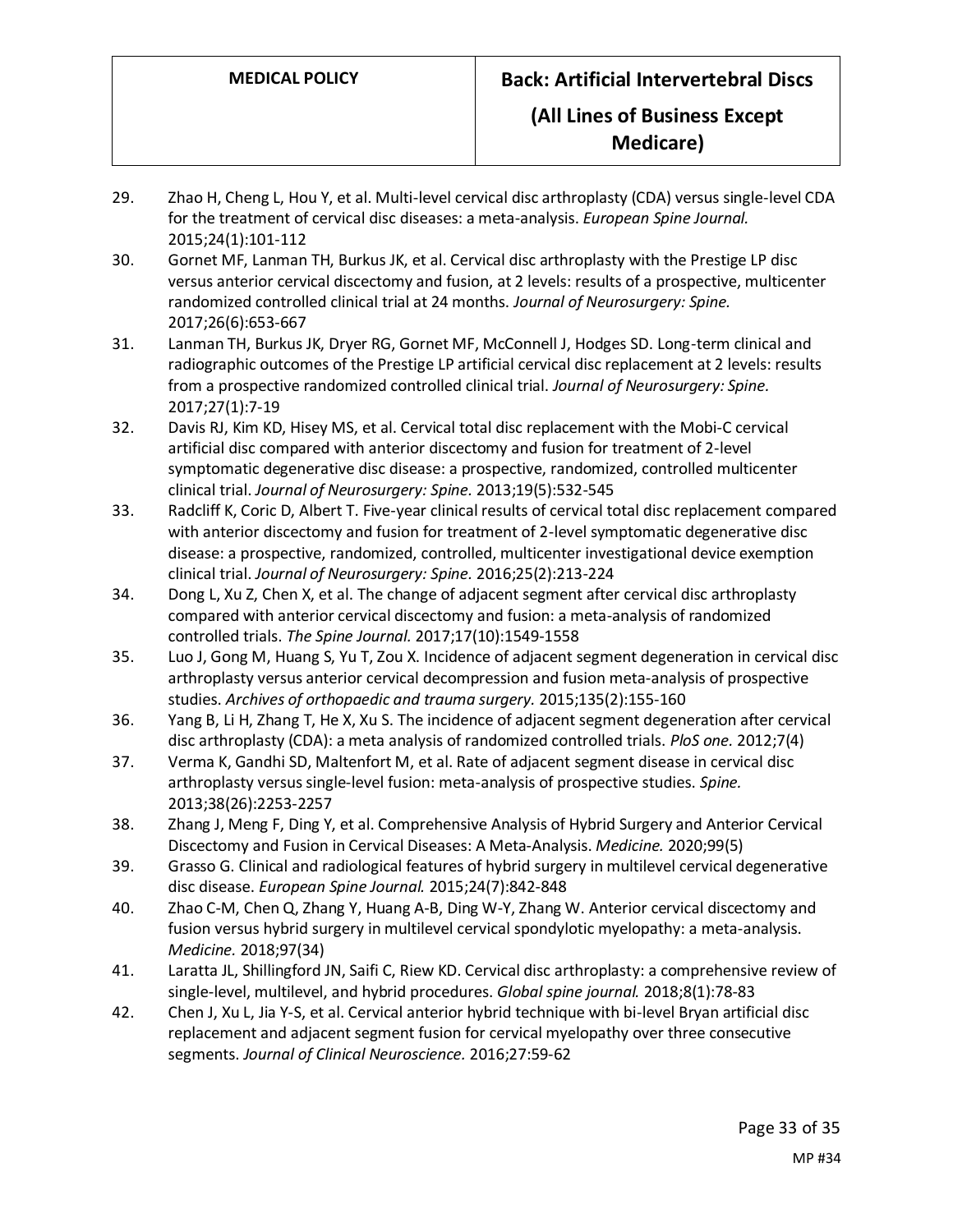- 43. Jia Z, Mo Z, Ding F, He Q, Fan Y, Ruan D. Hybrid surgery for multilevel cervical degenerative disc diseases: a systematic review of biomechanical and clinical evidence. *European Spine Journal.*  2014;23(8):1619-1632
- 44. Lee S-B, Cho K-S, Kim J-Y, Yoo D-S, Lee T-G, Huh P-W. Hybrid surgery of multilevel cervical degenerative disc disease: review of literature and clinical results. *Journal of Korean Neurosurgical Society.* 2012;52(5):452
- 45. Lackey A, Phan K, Mobbs R. A systematic review and meta-analysis of outcomes in hybrid constructs for multi-level lumbar degenerative disc disease. *Journal of Clinical Neuroscience.*  2016;34:23-29
- 46. Panjabi M, Malcolmson G, Teng E, Tominaga Y, Henderson G, Serhan H. Hybrid testing of lumbar CHARITE discs versus fusions. *Spine.* 2007;32(9):959-966
- 47. Zhang Y, Liang C, Tao Y, et al. Cervical total disc replacement is superior to anterior cervical decompression and fusion: a meta-analysis of prospective randomized controlled trials. *PLoS One.* 2015;10(3)
- 48. Xiong Y, Xu L, Yu X, et al. Comparison of 6-year follow-up result of hybrid surgery and anterior cervical discectomy and fusion for the treatment of contiguous two-segment cervical degenerative disc diseases. *Spine.* 2018;43(20):1418-1425
- 49. Wang K-F, Duan S, Zhu Z-Q, Liu H-Y, Liu C-J, Xu S. Clinical and radiologic features of 3 reconstructive procedures for the surgical management of patients with bilevel cervical degenerative disc disease at a minimum follow-up period of 5 years: a comparative study. *World neurosurgery.* 2018;113:e70-e76
- 50. Shin DA, Yi S, Kim KN, Shin HC. Artificial disc replacement combined with fusion versus two-level fusion in cervical two-level disc disease. *Spine.* 2009;34(11):1153-1159
- 51. Ji GY, Oh CH, Shin DA, et al. Artificial disk replacement combined with fusion versus 2-level fusion in cervical 2-level disk disease with a 5-year follow-up. *Clinical spine surgery.*  2017;30(5):E620-E627
- 52. Hayes Inc. Comparative Effectiveness Review Of Lumbar Total Disc Replacement For Degenerative Disc Disease[. https://evidence.hayesinc.com/report/dir.lumb0001.](https://evidence.hayesinc.com/report/dir.lumb0001) Published 2019 (updated 2020). Accessed 9/17/2021.
- 53. ECRI Institute. ActivL Artificial Disc (Aesculap, Inc.) for Lumbar Disc Arthroplasty. [https://www.ecri.org/components/ProductBriefs/Pages/26219.aspx.](https://www.ecri.org/components/ProductBriefs/Pages/26219.aspx) Published 2018. Accessed 9/17/2021.
- 54. Jacobs W, Van der Gaag NA, Tuschel A, et al. Total disc replacement for chronic back pain in the presence of disc degeneration. *Cochrane Database of Systematic Reviews.* 2012(9)
- 55. Wei J, Song Y, Sun L, Lv C. Comparison of artificial total disc replacement versus fusion for lumbar degenerative disc disease: a meta-analysis of randomized controlled trials. *International orthopaedics.* 2013;37(7):1315-1325
- 56. Rao M-J, Cao S-S. Artificial total disc replacement versus fusion for lumbar degenerative disc disease: a meta-analysis of randomized controlled trials. *Archives of orthopaedic and trauma surgery.* 2014;134(2):149-158
- 57. Sköld C, Tropp H, Berg S. Five-year follow-up of total disc replacement compared to fusion: a randomized controlled trial. *European spine journal.* 2013;22(10):2288-2295